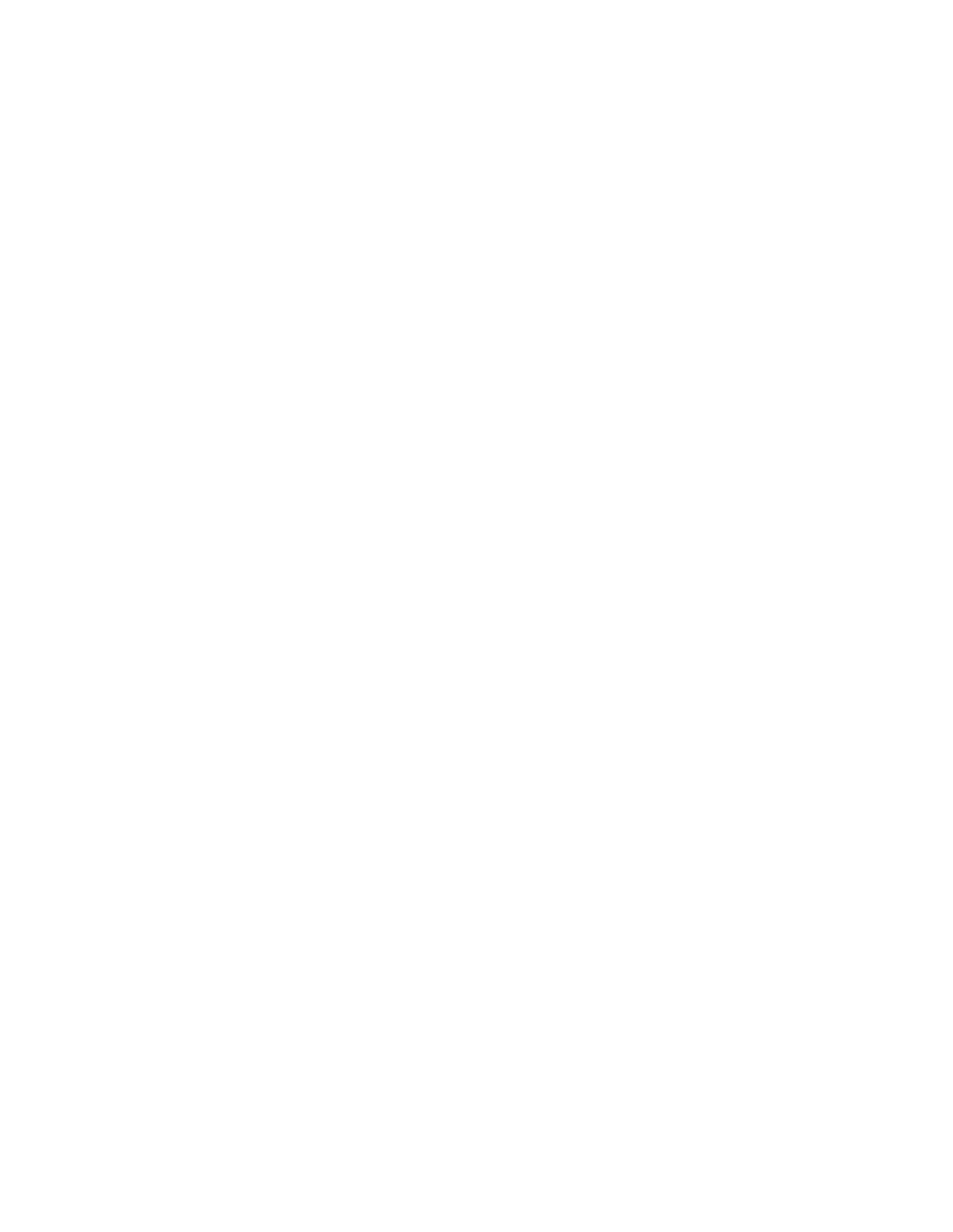# **REPORT OF THE COMMITTEE ON STEWARDSHIP/OUR UNITED OUTREACH**

# **I. REFERRALS**

Referrals to this committee are as follows: The Report of the Board of Stewardship, Foundation and Benefits; The Report of the Our United Outreach Committee; and the 2022 Line Item Budgets Submitted by General Assembly Boards/ Entities.

# **II. PERSONS OF COUNSEL**

Appearing before this committee were: Reverend Robert Heflin, Executive Secretary, Reverend Alan Butler, Coordinator of Benefits, and Board Representative, Mrs. Debbie Shanks (Board of Stewardship); Reverend Cliff Hudson, Development Director and representative Mikel Davis (Our United Outreach Committee). We wish to express our appreciation to the persons of counsel for their presentation.

# **III. CONSIDERATION OF REFERRALS**

# **A. THE REPORT OF THE BOARD OF STEWARDSHIP, FOUNDATION AND BENEFITS**

The committee met with Reverend Robert Heflin and Debbie Shanks. The report was reviewed and received. We call attention to pages 44-46 in the preliminary minutes concerning endowments and investment programs. There is a need for the church at large to understand opportunities through the Board of Stewardship, Foundation and Benefits to invest and endow therefore we offer:

**RECOMMENDATION 1: We recommend that Board of Stewardship, Foundation and Benefits create a communication process to educate both our local churches and presbyteries on the endowment and investment programs, especially our overseas churches and presbyteries.**

### **B. THE REPORT OF THE OUR UNITED OUTREACH COMMITTEE**

The committee met with the Reverend Cliff Hudson and Mikel Davis. Reverend Hudson explained the importance and function of OUO to the committee. The committee encourages all presbyteries and churches to become more knowledgeable about OUO and its critical function in our denomination. The Report of the Our United Outreach Committee was concurred with the following recommendations:

**RECOMMENDATION 2: That Recommendation 1 of the Report of the Our United Outreach Committee, "that General Assembly adopt the following Our United Outreach allocations for 2023:**

| <b>Amount to be Allocated</b>        | 2,500,000.00 |           |
|--------------------------------------|--------------|-----------|
| <b>Ministry Council</b>              | \$1,203,978  | 48.159%   |
| <b>Bethel University</b>             | 120,398      | 4.816%    |
| <b>Children's Home</b>               | 72,239       | 2.890%    |
| <b>Stewardship</b>                   | 144,477      | 5.779%    |
| <b>General Assembly Office</b>       | 192,636      | 7.705%    |
| <b>Memphis Theological Seminary/</b> |              |           |
| <b>Program of Alternate Studies</b>  | 168,557      | $6.742\%$ |
| <b>Historical Foundation</b>         | 72,239       | 2.890%    |
| <b>Shared Services</b>               | 385,273      | 15.411%   |
| Contingency                          | 12,040       | 0.482%    |
| <b>OUO</b> Committee                 | 92,044       | 3.682%    |
| <b>Comm. On Chaplains</b>            | 13,990       | $0.560\%$ |
| <b>Judiciary Committee</b>           | 13,196       | $0.528\%$ |
| <b>Theology/Social Concern</b>       | 4,912        | $0.196\%$ |
| <b>Nominating Committee</b>          | 4,021        | $0.161\%$ |
| <b>Our United Outreach Goal</b>      | \$2,500,000  | 100.000%  |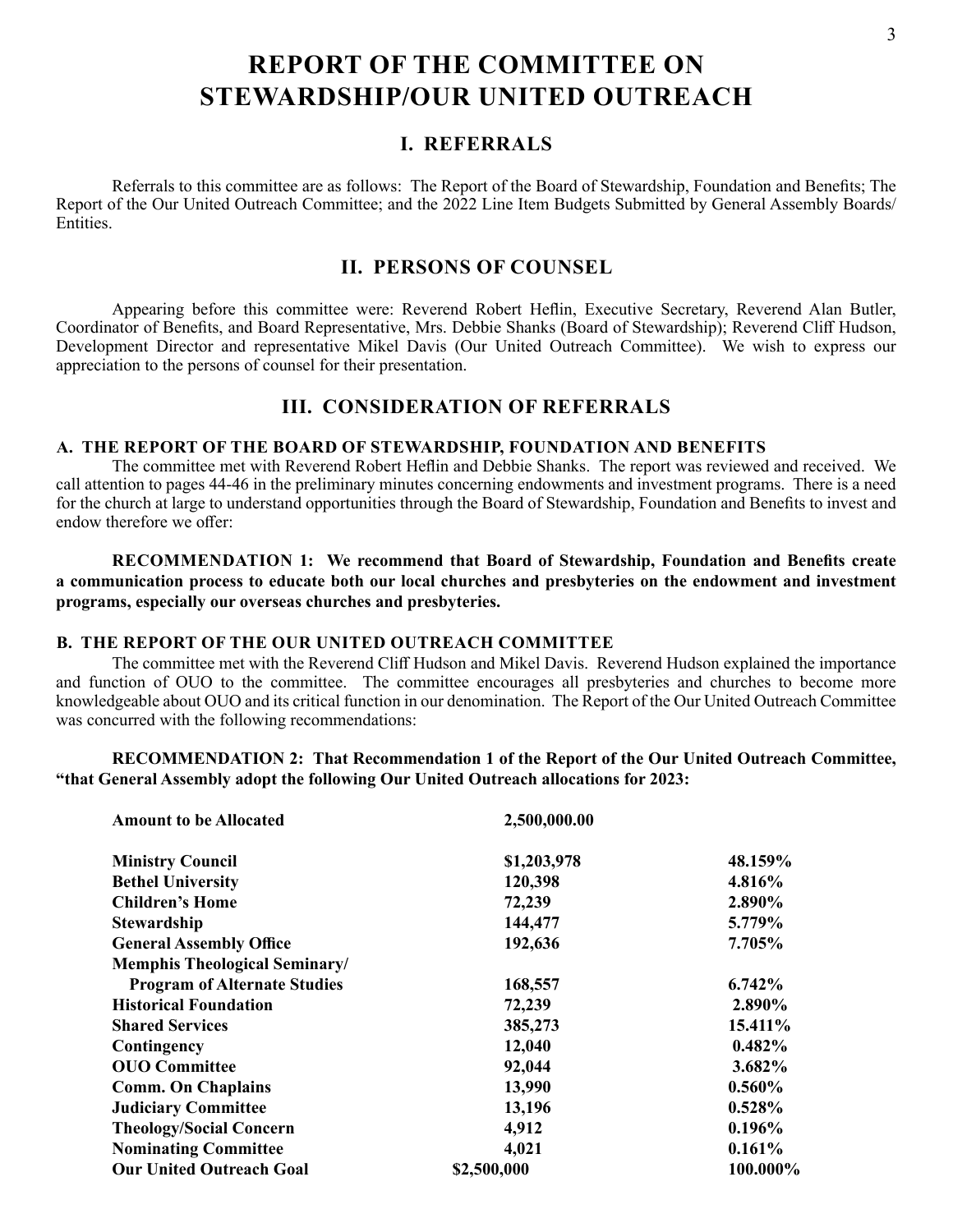**(From the entities listed above, all should be self-explanatory except maybe Shared Services. Maintenance, utilities, mowing, trash pick-up, pest extermination, and custodial are all examples of Shared Services for entities housed in the Cumberland Presbyterian Center.),"** be adopted.

**RECOMMENDATION 3: That Recommendation 2 of the Report of the Our United Outreach Committee, "that the General Assembly approved the proposed transition to a less than full-time Director and voluntary presbytery advocates for Our United Outreach,"** be adopted**.**

Realizing that there is a day of prayer for O.U.O annually on the church calendar, we make the following recommendation

**RECCOMENDATION 4: That the day of prayer for Our United Outreach also be used to include education on O.U.O and giving to O.U.O be encouraged throughout the church.** 

# **C. 2022 LINE ITEM BUDGETS SUBMITTED BY GENERAL ASSEMBLY ENTITIES**

We reviewed the 2022 line Item Budgets submitted by the General Assembly Entities and we concur.

### **D. 2023 LINE ITEM BUDGETS SUBMITTED BY THE GENERAL ASSEMBLY ENTITIES**

We reviewed the 2023 line item budgets submitted by the General Assembly Entities and we concur.

Respectfully submitted, The Stewardship/Elected Officers/OUO Committee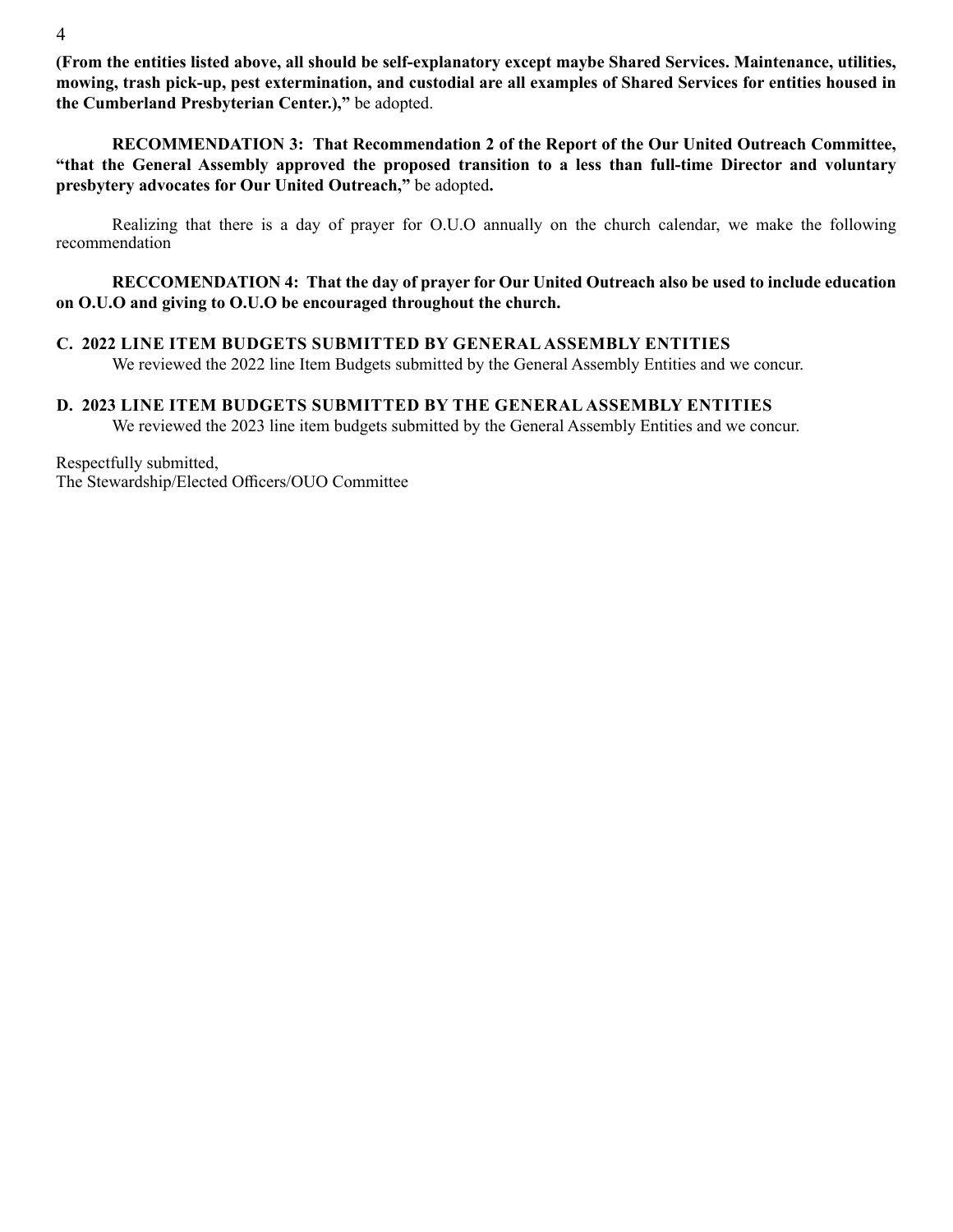# **REPORT OF THE COMMITTEE ON CHAPLAINS/HISTORICAL FOUNDATION**

# **I. REFERRALS**

Referrals to this committee are as follows: The Report of the Board of Trustees of the Historical Foundation and The Report of the Commission on Federal Chaplains.

# **II. PERSONS OF COUNSEL**

Appearing before this committee were: Mrs. Susan Knight Gore, Archivist, Historical Foundation; Lisa Oliver, Historical Foundation Board Representative; Navy Chaplain Lyman M. Smith (CAPT, CHC, USN, retired), Executive Director of the Presbyterian Federal Chaplaincies (PFC), Lt. Col. Ray Santillano and Reverend Shelia O'Mara, representative, General Assembly Commission on Federal Chaplains.

# **III. CONSIDERATION OF REFERRALS**

# **A. REPORT OF THE COMMISSION ON FEDERAL CHAPLAINS**

The Chaplains/Historical Foundation Committee appreciated the opportunity to speak with Reverend Shelia O'Mara, Chaplain Lyman M. Smith and Lt. Col. Ray Santillano concerning the important work of our military chaplains. Our discussions focused on the important role that chaplains play in providing care to our service men and women. The committee also discussed the need for chaplaincy training program for our presbyteries in Columbia.

**RECOMMENDATION 1: That Recommendation 1 of the Report of the Commission on Federal Chaplains, that, "each USA Cumberland Presbyterian Church provide an opportunity for their congregations to receive an offering on the last Sunday of May, or another special day, to support our ministry through the PFC,"** be adopted**.**

**RECOMMENDATION 2: That Recommendation 2 of the Report of the Commission on Federal Chaplains, that, "both USA congregations of the Cumberland Presbyterian Church and the Cumberland Presbyterian Church in America encourage their individual churches and members to designate special days through the year to engage in prayer to hold up the chaplains and their families in the service to which they have been endorsed,"** be adopted**.** 

**RECOMMENDATION 3: That Recommendation 3 of the Report of the Commission on Federal Chaplains, that, "clergy and Presbyterial Committees on Probationer Care, in their discussions of a call for a ministerial candidate, be encouraged to include the call to chaplaincy as a call to pastoral ministry,"** be adopted**.**

**RECOMMENDATION 4: That Recommendation 4 of the Report of the Commission on Federal Chaplains, that, "the Stated Clerk of the Cumberland Presbyterian Church convey the denomination's gratitude to Captain Lyman M. Smith, CHC, USN, Retired, for his outstanding service to the former Presbyterian Council on Chaplains and Military Personnel and currently the Presbyterian Federal Chaplaincies. In addition, the Stated Clerk is asked to extend a commendation to Executive Director Smith for his dedicated and faithful service not only as an executive of the agencies but as a Pastor to the Chaplains,"** be adopted**.** 

**RECOMMENDATION 5: Recommend to the General Assembly that our Missions MinistryTeam, work in conjunction with Cumberland Presbyterian Commission on the Federal Chaplains to work with the three presbyteries in Colombia, South America to develop a chaplaincy training program.**

# **B. REPORT OF THE BOARD OF TRUSTEES OF THE HISTORICAL FOUNDATION**

The Chaplains/Historical Foundation Committee expresses our appreciation for the ongoing work of archiving our church history. The committee was able to be joined by Susan Knight Gore and Lisa Oliver from the Historical Foundation. Ms. Gore reminded the committee that the Historical Foundation is able to publish books, provide research services, and that the foundation continues to be interested in receiving artifacts from churches, ministers, and elders. The committee is appreciative of the dedication and passion of our Historical Foundation team. The preservation of our history continues to be of critical importance for our denomination.

The report of The Board of Trustees of the Historical Foundation was received and concurred.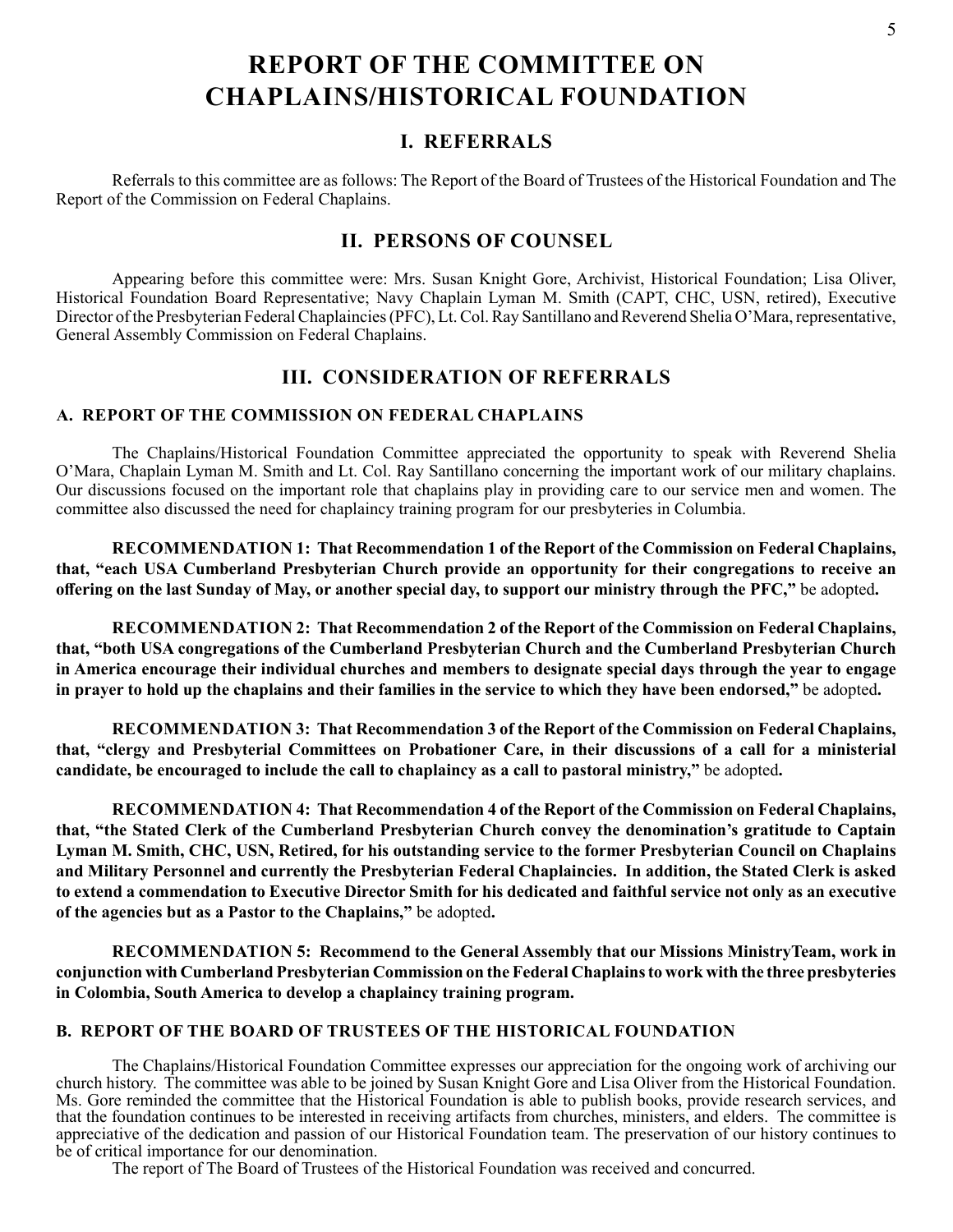Respectively submitted, The Chaplains/Historical Foundation Committee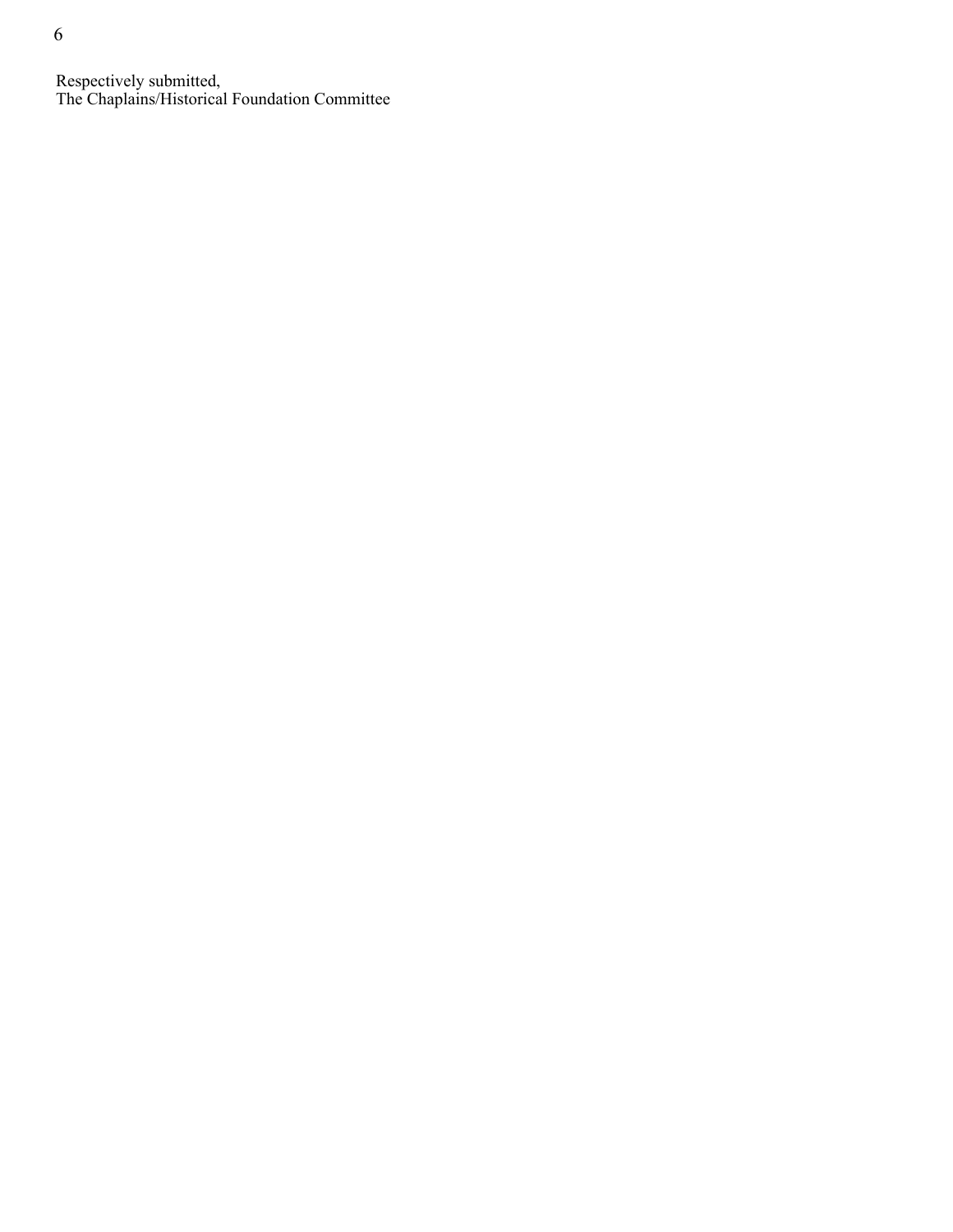# **REPORT OF THE COMMITTEE ON JUDICIARY/ELECTED OFFICERS**

# **I. REFERRALS**

Referrals to this committee are as follows: The Report of the Moderator, The Report of the Stated Clerk, The Report of the Permanent Committee on Judiciary and The Report of the Place of Meeting Committee.

# **II. PERSONS OF COUNSEL**

Appearing before the committee were: Reverend Michael Sharpe, Stated Clerk; Reverend Geoff Knight, representative of the Permanent Judiciary Committee;and Reverend Duawn Mearns, Moderator of the 190th General Assembly..

# **III. CONSIDERATION OF REFERRALS**

### **A. REPORT OF THE PERMANENT COMMITTEE ON THE JUDICIARY**

The Committee spoke with the Reverend Geoff Knight concerning the Permanent Committee on the Judiciary Report. With no recommendations included, the report was received and concurred in.

### **B. REPORT OF THE MODERATOR**

The Committee spoke with the Reverend Duawn Mearns, Moderator of the 190th General Assembly. Reverend Mearns spoke of how his gratitude and respect for our denomination has grown. We thank Reverend Mearns for his service. The report of the Moderator was received and concurred in.

# **C. REPORT OF THE PLACE OF MEETING COMMITTEE**

The Committee spoke with the Reverend Mike Sharpe, Stated Clerk of the General Assembly. After discussion about future places of meeting for General Assembly and how there are no plans yet for beyond next year, the Judiciary Committee encourages presbyteries that haven't hosted General Assembly in many years to consider hosting soon. It is acknowledged that the host presbyteries duties are less than they were years ago, and there is the option to host jointly with a neighboring presbytery. The report was received and concurred in.

### **D. REPORT OF THE STATED CLERK**

The Committee spoke with the Reverend Mike Sharpe, Stated Clerk of the General Assembly to review the report and its recommendations.

**RECOMMENDATION 1: That Recommendation 1 of the Report of the Stated Clerk, under Section X. Constitutional Amendments, "That the 191st General Assembly declare that the Constitutional Amendments have been approved,"** be adopted.

**RECOMMENDATION 2: That Recommendation 2 of the Report of the Stated Clerk, under Section XI Church Calendar 2022-2023, "That the 191st General Assembly approve the following dates for the 2022-2023 Church Calendar:**

**CHURCH CALENDAR 2022-2023** 

**July-2022** 

**3 Outdoor Ministries Sunday 9 Program of Alternate Studies Graduation 9-23 PAS Summer Extension School, Bethel, McKenzie, Tennessee 6 Children's Fest, McKenzie, Tennessee**

**August-2022**

**1-Sept 30**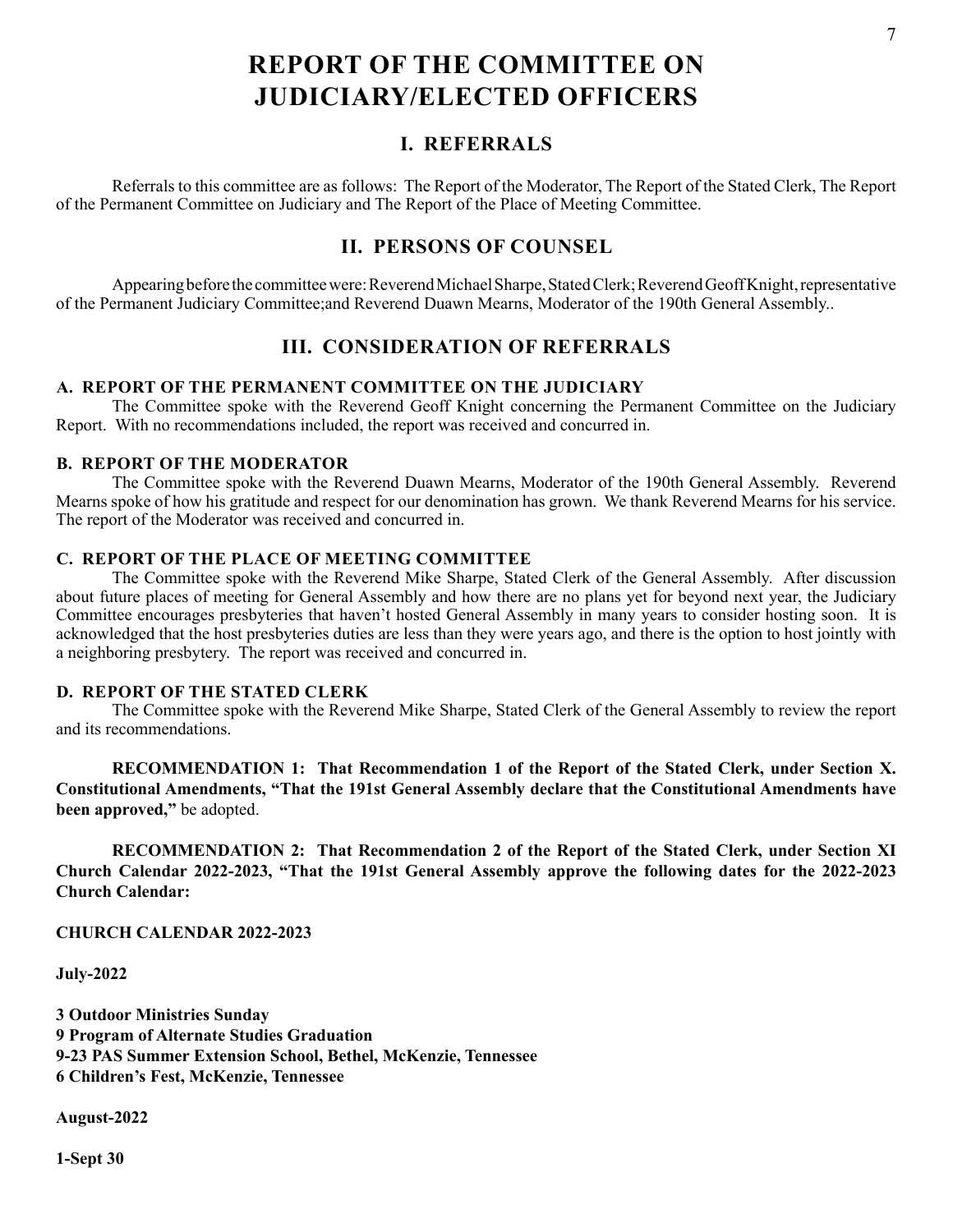8

### **Christian Education Season**

**6 Bethel University Commencement 21 Seminary/PAS Sunday 22 MTS Fall Semester Begins 22 Bethel University Fall Semester Begins** 

**September-2022** 

**11 Senior Adult Sunday 18 Christian Service Recognition Sunday International Day of Prayer and Action for Human Habitat** 

**October-2022**

**Church Paper Month Clergy Appreciation Month Domestic Violence Awareness Month** 

**2 Worldwide Communion Sunday 9 Pastor Appreciation Sunday 11 A Day at the Park 16 Native American Sunday** 

**November-2022** 

**Any Sunday Loaves and Fishes Program** 

**1 All Saints Day 3-5 Symposium 4 World Community Day (Church Women United) 6 Bethel University Sunday 6 Stewardship Sunday 13 Day of Prayer for People with Aids and Other Life-Threatening Illnesses 20 Bible Sunday Loaves and Fishes Offering 27-Dec 24 Advent in Church and Home** 

**December-2022** 

**Any Sunday Gift to the King Offering 10 Bethel University Commencement 24 Christmas Eve 25 Christmas Day Gift to the King Offering**

**January-2023** 

**6 Epiphany 8 Human Trafficking Awareness Day 9-10 Stated Clerks' Conference 9 BU Spring Semester Begins 13 Deadline for receipt of 2020 Our United Outreach Contributions 22 Family Sunday 23 MTS Classes Begin**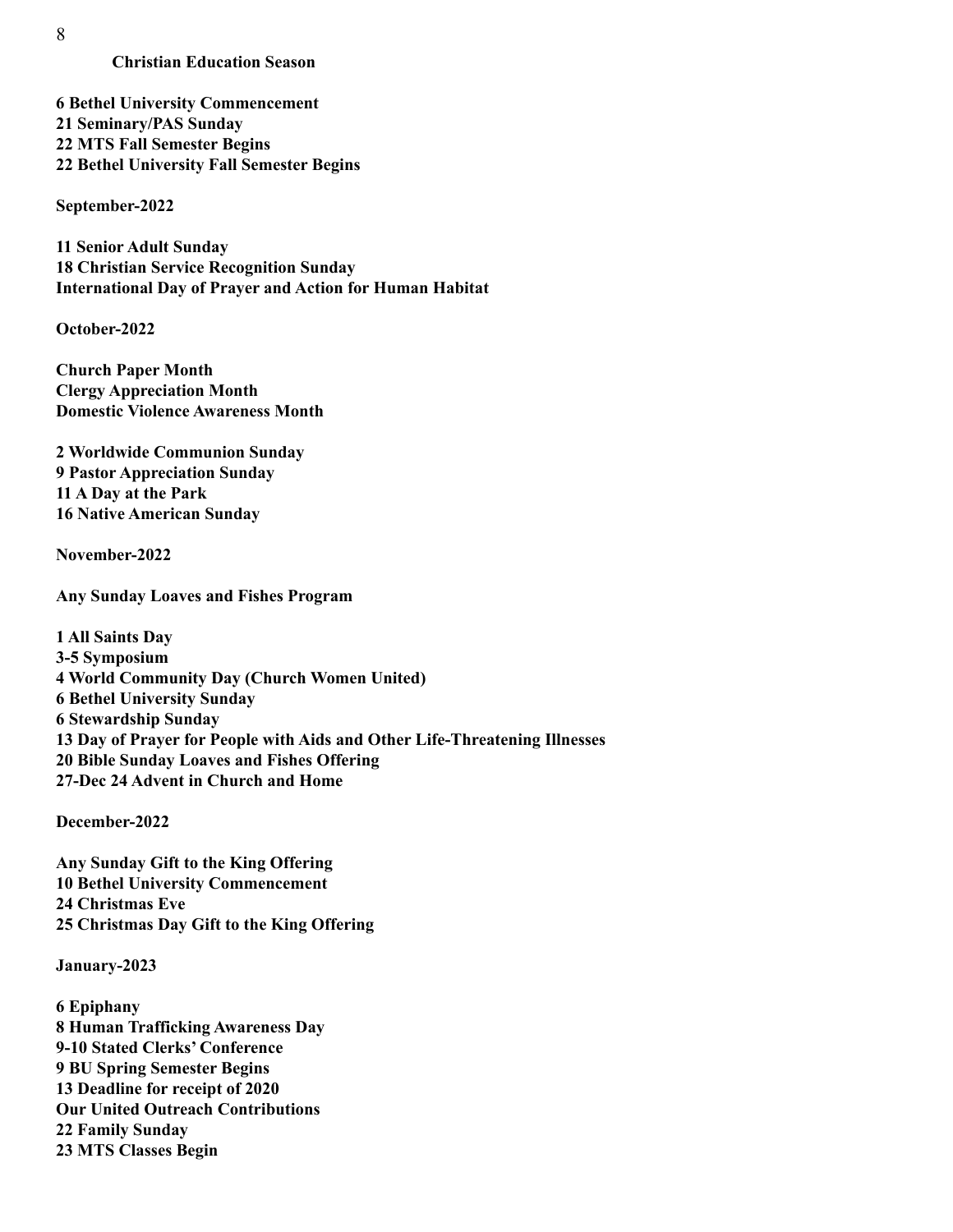#### **February-2023**

**Black History Month 1 Annual congregational reports due in General Assembly office 5 Denomination Day 5 Historical Foundation Offering 12 Souper Bowl Sunday 12 Our United Outreach Sunday 17-20 Youth Evangelism Conference, San Antonio, Texas 22 Ash Wednesday Annual Day of Prayer and Fasting for the Global Church**

**March-2023**

**Women's History Month (USA) 3 World Day of Prayer (CWU) 12 Youth & Family Services Sunday (previously CPCH Sunday) 31 National Farm Workers Awareness Day**

**April-2023** 

**2 Palm/Passion Sunday 6 Maundy Thursday 7 Good Friday 9 Easter 22 Earth Day** 

**May-2023** 

**4 National Day of Prayer 6 Bethel University Commencement 13 MTS Closing Convocation & Graduation 28 Memorial Day Offering for Military Chaplains & Personnel for USA churches Pentecost Stott-Wallace Missionary Fund Offering World Mission Sunday** 

**June-2023**

**18-23 General Assembly, Denton, Texas 20-22 CPWM Convention, Denton, Texas,"** be adopted.

Other points of discussion were had surrounding the "Denomination Visioning Process" as mentioned in "Section IV. The Corporate Board, A, 3." This section outlines the plan to use an outside organization to help with strategic planning. As part of this strategic planning and Visioning Process, the Corporate Board will be sending out a survey to presbyteries and churches to understand deeper the wishes of the denomination in this process. Considering the importance of participation, the Judiciary Committee makes the following recommendations:

### **RECOMMENDATION 3: That 191st General Assembly request and encourage presbyteries and churches to fill out and return the Visioning Process survey slated to come from the General Assembly office Fall 2022.**

# **RECOMMENDATION 4: That the General Assembly office set aside time at the 192nd General Assembly to finalize the Visioning Process with input from the Commissioners.**

Further discussion was made regarding the procedural change implemented experimentally to help with transitions between moderators. This change was implemented in response to Recommendation 7 of the Report of the Moderator to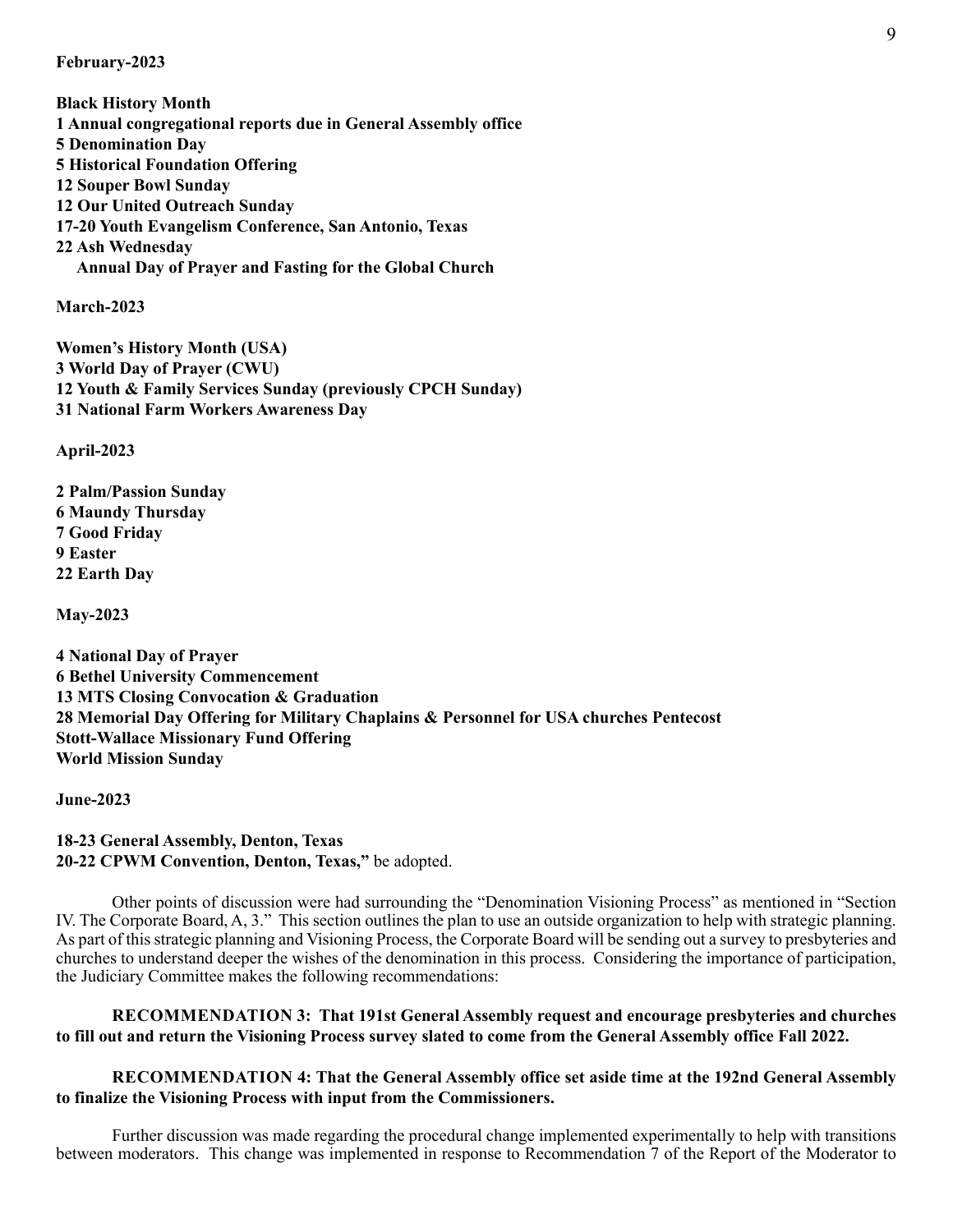the 190th General Assembly, which was adopted, which read, "That the General Assembly office review the process of transition of Moderator as to moving the time of election and/or installation of the new moderator to later in the week and consider other ways of improving the transition." The change was part of A, 1, of Section IV. The Corporate Board in the Report of the Stated Clerk labeled "Future GA Meeting Models."

However, after the confusion during the opening session of this General Assembly regarding the installation of the Moderator, and after conversations with each Person of Counsel that came before this committee, the Judiciary committee makes the following recommendation.

**RECOMMENDATION 5: Considering that Cumberland Presbyterian polity calls for a gathered body to elect a moderator from amongst the convened delegates to serve as the Moderator of the work placed before it, we recommend the following change in the bylaws of the General Assembly:** *"That 7.01 Nomination and Election. At the beginning of each annual meeting the General Assembly shall elect a Commissioner to serve as Moderator until the next annual meeting. Nominations for Moderator shall come from the floor. One nominating speech, not to exceed ten minutes, shall be permitted on behalf of each nominee. If there is more than one nominee, the election shall be conducted by written ballot. A committee appointed and supervised by the Stated Clerk shall receive the ballots, count them, and certify the election. If no nominee receives a majority of the votes cast, a run-off election shall be conducted. Only those leading nominees who together received a majority of the votes cast on the preceding ballot shall be included in the run-off election."*

#### **Be amended to read:**

**"7.01 Nomination and Election. At the beginning of each annual meeting the General Assembly shall elect a Commissioner to serve as Moderator assuming office immediately upon installation during the worship service the evening of the first day until the next annual meeting. Nominations for Moderator shall come from the floor. One nominating speech, not to exceed ten minutes, shall be permitted on behalf of each nominee. If there is more than one nominee, the election shall be conducted by written ballot. A committee appointed and supervised by the Stated Clerk shall receive the ballots, count them, and certify the election. If no nominee receives a majority of the votes cast, a run-off election shall be conducted. Only those leading nominees who together received a majority of the votes cast on the preceding ballot shall be included in the run-off election."**

This change is to take effect at the adjournment of 191st General Assembly.

Respectfully submitted, The Judiciary Committee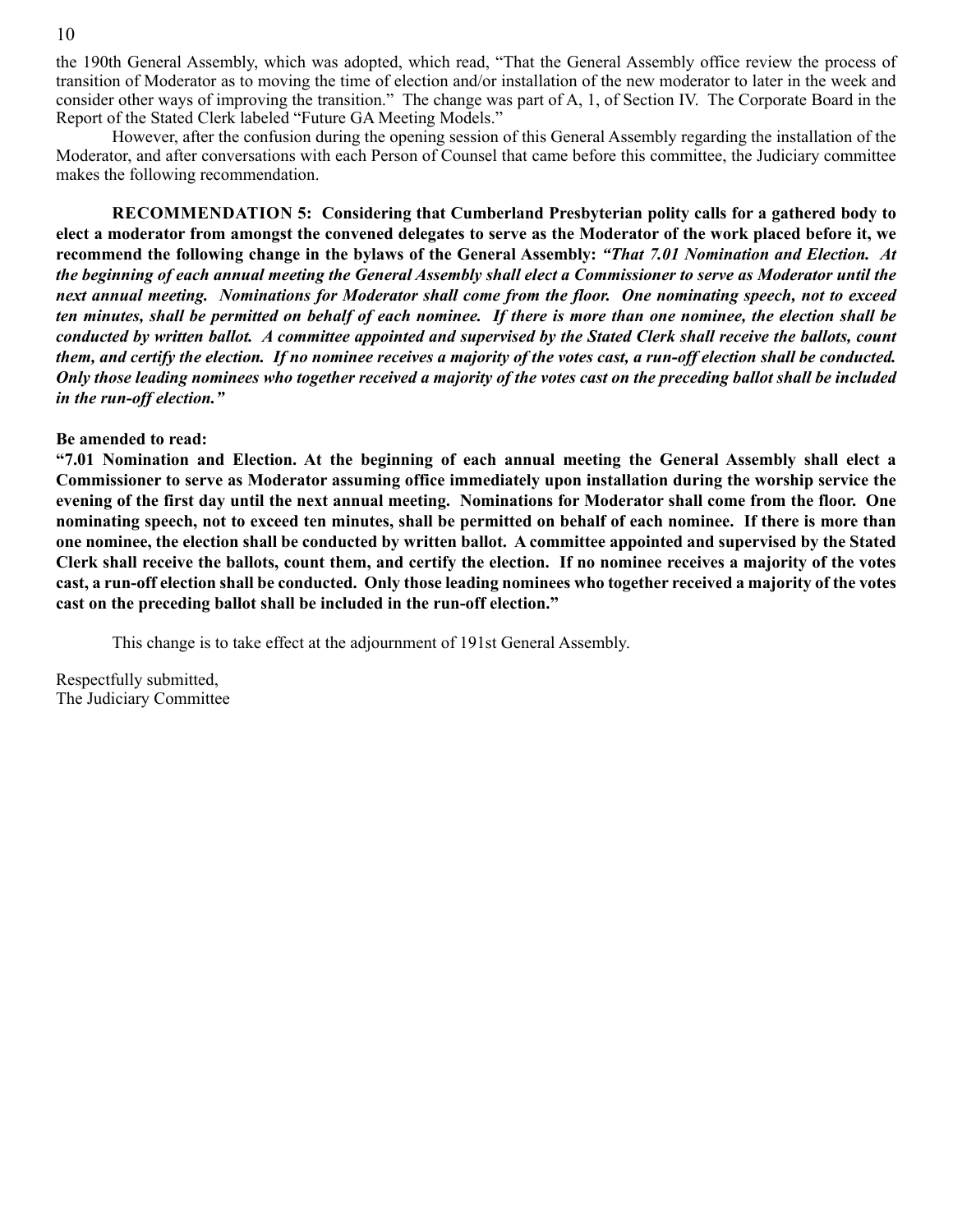# **REPORT OF THE COMMITTEE ON CHILDREN'S HOME AND HIGHER EDUCATION**

# **I. REFERRALS**

Referrals to this committee are as follows: The Report of the Board of Trustees of Memphis Theological Seminary, The Report of the Board of Trustees of Bethel University, and the Board of Trustees of the Cumberland Presbyterian Children's Home.

# **II. PERSONS OF COUNSEL**

Appearing before this committee were: Reverend Jody Hill, President of Memphis Theological Seminary; Reverend Kip Rush, Moderator of the Board of Trustees of Memphis Theological Seminary; Ms. Diane Dickson, member of the Board of Trustees of Memphis Theological Seminary; Reverend Michael Qualls, Director of Cumberland Presbytery House of Studies and Director of the Program of Alternate Studies and visitor, Reverend Daniel Barkley; Dr. Walter Butler, President of Bethel University; Dr. Joe Haymes, Director of Health Sciences of Bethel University; Mr. David Lancaster, faculty member of Bethel University; Mr. Rob Truitt and Mr. Chet Dickson, members of the Board of Trustees at Bethel University; Mrs. Courtney Banatoski, President & CEO of the Cumberland Presbyterian Children's Home; and Mr. Brian Matin, Chairman of the Board of the Cumberland Presbyterian Children's Home.

# **III. CONSIDERATION OF REFERRALS**

## **A. THE REPORT OF THE BOARD OF TRUSTEES OF THE CUMBERLAND PRESBYTERIAN CHILDREN'S HOME**

Upon receiving the report and hearing discussion from representatives from formerly known as the Cumberland Presbyterian Children's Home, now known as Cumberland Youth and Family Services, the committee commends the Cumberland Youth and Family Services and staff, and especially Courtney Banatoski, for their continued work in the care, support and transformation of lives of children and families in all walks of life. Their work to enrich the lives of children and families in crisis situations deserves our continued prayers and financial support. In their updated 2022 Covenant Relationship agreement, they are asking the number on the Board of Directors to increase from 18 members to 23 members, with the majority of Board members being Cumberland Presbyterian, and the name change, which has already been approved by their Board of Directors and through state guidelines.

## **B. THE REPORT OF THE BOARD OF TRUSTEES OF BETHEL UNIVERSITY**

Upon receiving the report and hearing discussion from representatives from Bethel University, the committee commends the professionalism and dedication to the higher education provided by Bethel University. Their continued vision and forethought have shown their dedication to keep programs and services relevant to today's societal educational needs.

### **RECOMMENDATION 1: That Recommendation 1 of the Report of the Board of Trustees of Bethel University, "that the General Assembly share Bethel University's Mission and ask Presbyteries worldwide to support the university in its prayers, financial offerings and in recommending students,"** be adopted**.**

## **C. THE REPORT OF THE BOARD OF TRUSTEES OF MEMPHIS THEOLOGICAL SEMINARY**

The committee commends President Reverend Doctor Jody Hill, and the MTS staff for making significant improvements in steps to better their financial health, and lift their efforts to establish deeper connections to the Cumberland Presbyterian Church, especially the needs of local, smaller, and rural churches through new programs.

The committee commends Dr. Michael Qualls, Director of Alternate Studies and Director of Cumberland House of Studies, for the continued efforts in the PAS program.

God has blessed Memphis Theological Seminary over the course of its history with faithful Cumberland Presbyterians who give generously to see future Cumberland Presbyterian leaders receive a quality education. It is vital to the future of MTS that General Assembly, synods, presbyteries, churches, and members continue to pray for and financially contribute to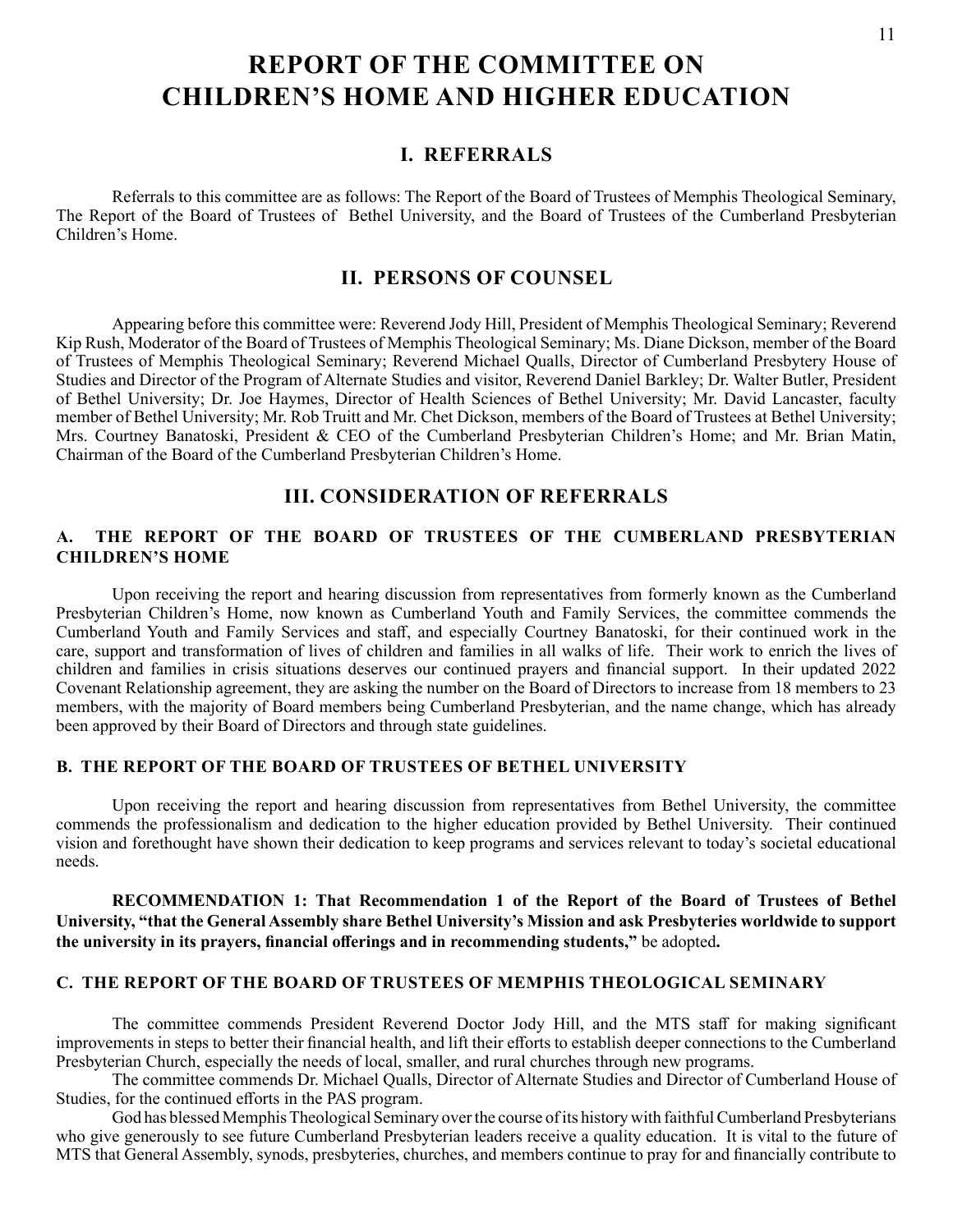12

continue the vital ministry it is doing.

Upon receiving the report and conducting discussion with MTS officials, the committee submits the following recommendations:

**RECOMMENDATION 2: That Recommendation 1 of the Report of the Board of Trustees of Memphis Theological Seminary, "that we call on all cumberland presbyterians to pray that God will continue to call men and women to the office of ministry, and that they will be well prepared through our educational institutions to lead growing and vibrant congregations in the ministry of jesus christ to the world,"** be adopted.

**RECOMMENDATION 3: That Recommendation 2 of the Report of the Memphis Theological Seminary, "that the third Sunday in August, (August 21, 2022 and August 20, 2023) be included in the General Assembly calendar as Seminary/PAS Sunday, and that the General Assembly encourage all churches to share information about MTS and PAS and receive a special offering on that day, or on a more convenient day of the session's choosing. MTS leadership has committed to focusing these annual funds on growing the Baird-Buck Endowment for Cumberland Presbyterian Studies until the chair in CP studies is fully funded,"** be adopted**.** 

Respectfully submitted, The Committee on Children's Home/Higher Education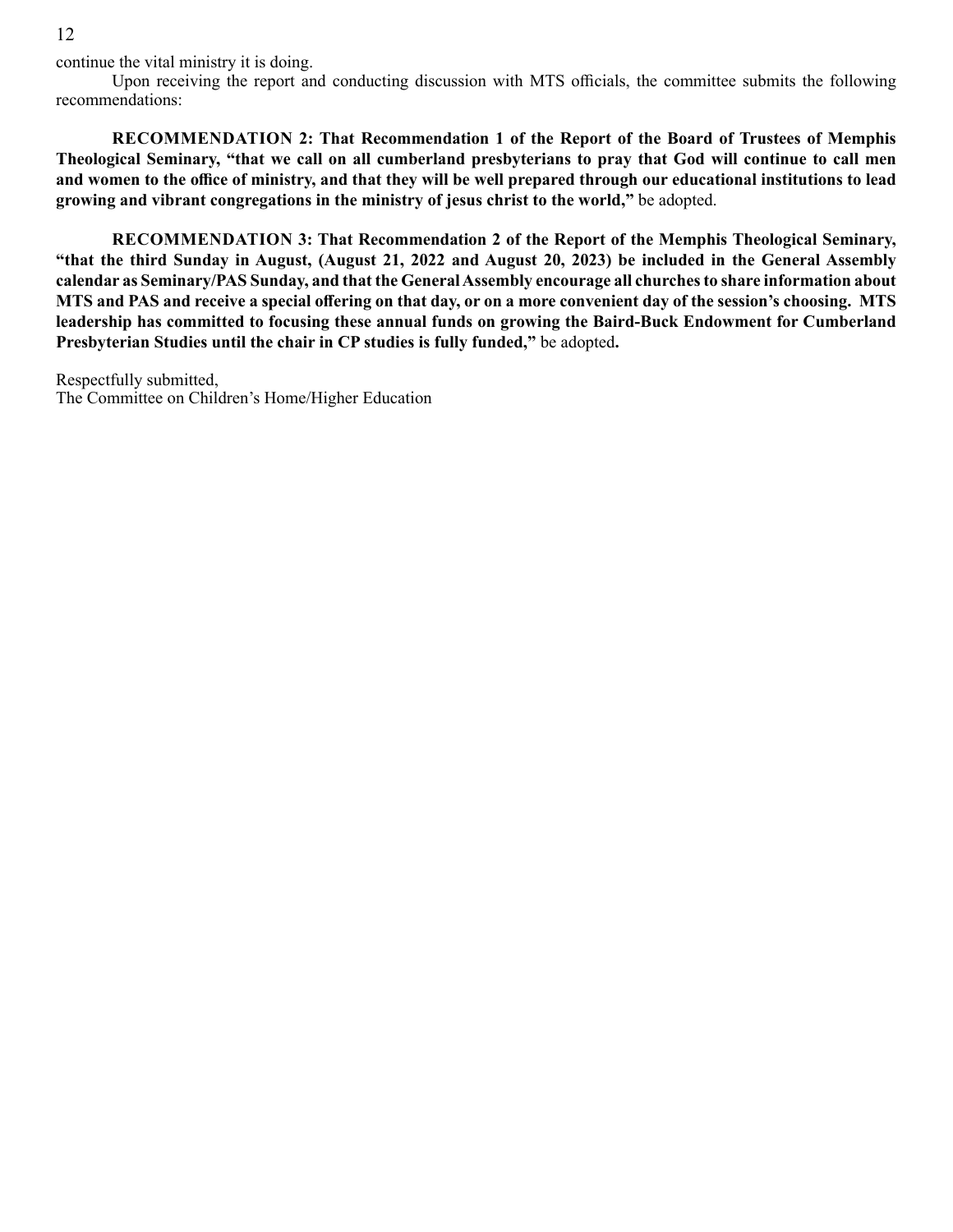# **REPORT NUMBER TWO OF THE COMMITTEE ON CHILDREN'S HOME AND HIGHER EDUCATION**

Memphis Theological Seminary has created a new "Preseminary Program" which allows "students who are 40 years or older, and who have significant church and life experience but no undergraduate degree…to be admitted to either the Mdiv or MACM" program after successful completion of "four pre-determined graduate level course in order to demonstrate their ability to do graduate level theology" ("REPORT OF THE BOARD OF TRUSTEES OF MEMPHIS THEOLOGICAL SEMINARY," section G, "NEW ACADEMIC INITIATIVES"). However, our Constitution 6.202 forbids licensing candidates who have not completed an undergraduate degree. Although 6.202 does allow for exceptions, those exceptions seem to be tied to the Program of Alternate Studies, and do not clearly address the situation posed by the new Preseminary Program.

**RECOMMENDATION 1: That the Permanent Committee on the Judiciary review and clarify the constitutionality of the seminary's Preseminary Program in light of Constitution 6.202.**

Respectfully submitted, The Committee on Children's Home/Higher Education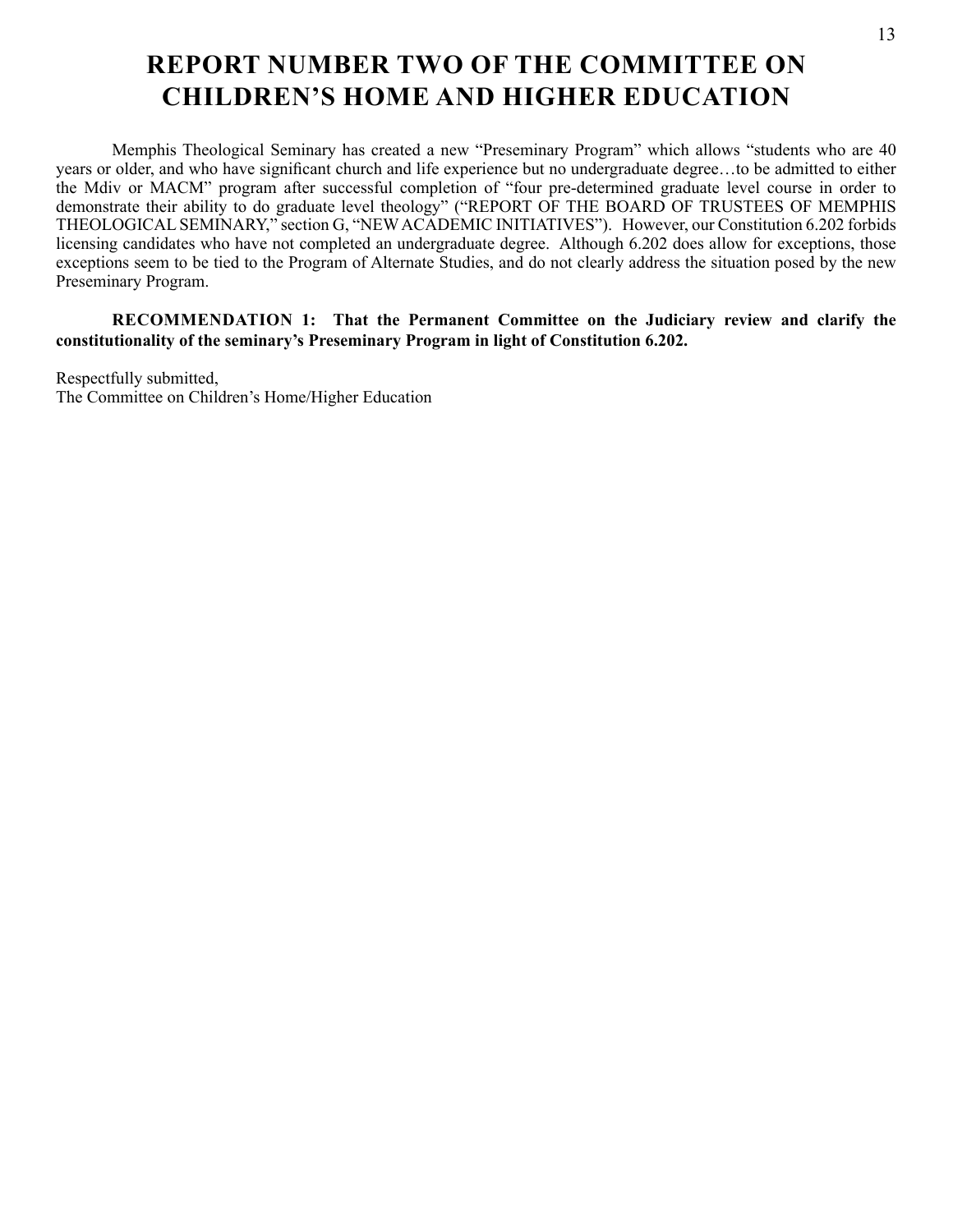**REPORT OF THE COMMITTEE ON MINISTRY COUNCIL**

# **I. REFERRAL**

Referral to this committee was the Report of the Ministry Council.

# **II. PERSONS OF COUNSEL**

Appearing before this committee were: Mrs. Edith Old, Director of Ministries; Reverend Derek Jacks, Representive from Ministry Council; and Reverend Milton Ortiz, Missions Ministry Team Leader.

# **III. CONSIDERATION OF REFERRAL**

### **A. REPORT OF THE MINISTRY COUNCIL**

**1.** We commend the Ministry Council for its creativity, flexibility and hard work during and beyond the recent pandemic. Staff members have proven to be exceptionally loyal and persistent in pursuit of the church's mission and ministry under these demanding circumstances. We express special thanks to Edith Old, Director of Ministries, for her many years of faithful service, strong leadership and sincere commitment to the life of the church.

We wish to share with the Assembly the recently developed vision that will guide the work of the Ministry Council in the coming years. The Council hopes to cultivate within the Cumberland Presbyterian Church, "thriving, unified congregations [that] have the resources to proclaim God's word for salvation, the leadership to sustain them, and engaged members, who seek spiritual growth and bring Jesus to their local communities and around the world."

**2.** We also wish to draw attention to certain aspects of the Council's report to the Assembly that call for celebration and prayerful support.

For many years, the CPWM Convention has run concurrently with General Assembly. In an effort to meet the changing needs of those it serves, the Convention will meet at a time other than Assembly. This change will allow women to serve more easily as commissioners to Assembly while also being free to attend Convention. The length of Convention will be shortened in hopes of increasing attendance among younger age groups. Convention will meet once every two years, which will allow for regional retreats in off years. The last concurrent meeting of General Assembly and Convention will be in 2023.

Global missions continue to expand. A few years ago, there was a Cumberland Presbyterian presence in five countries. Though financial support remains roughly the same, the number has grown to twenty countries. This increase is due in large part to a new model which takes advantage of Cumberland Presbyterians moving to other parts of the world, from Colombia to Spain, from Hong Kong to Scotland and points elsewhere. This model is less dependent on missionaries and church buildings and more focused on forming core groups of worshippers.

Cumberland Presbyterians give generously when disaster strikes. The Council has developed guidelines for sharing information related to such disasters with the church at large. The hope is to provide information that will allow individuals and congregations to connect with local relief efforts when, where and how relief is needed the most, which is often some time after the initial crisis. We pray that this effort will lead to more efficient and effective service to those in need.

The Cumberland Presbyterian magazine has experienced a 41% growth in subscriptions in recent years. We give thanks for this increase and encourage presbyteries and sessions to lift up the magazine as an important resource for celebrating the history and ongoing ministry of the church. We recognize the frustration of some subscribers who don't receive the magazine in a timely manner. We hope the Communications Ministry Team will continue to explore options for improving timely delivery, even as we understand that much of the issue is out of their hands.

These are only a few examples of the programs, resources and events offered through the Ministry Council. We encourage commissioners to visit the Council's website often (cpcmc.org) and to point the larger church toward it as a resource for empowering ministry in and through local congregations.

**3.** The Cross-Culture Immigrant Ministries USA Program is a collaboration of MMT and stateside CPC judicatories. Historically, the CPC assumed the challenge to share the good news of Christ across cultures in the US. As a result of years of sacrificial love, there are now nearly 60 different immigrant ministries including two Korean presbyteries, one Council of Latino Churches, and a variety of organized congregations, new church developments, new exploration initiatives, and worshiping communities (For clarity, "worshipping communities" refers to groups that meet outside a traditional church building in order to reach persons who might not otherwise be reached. These gatherings might include a combination of worship element, Bible study, prayer, etc.)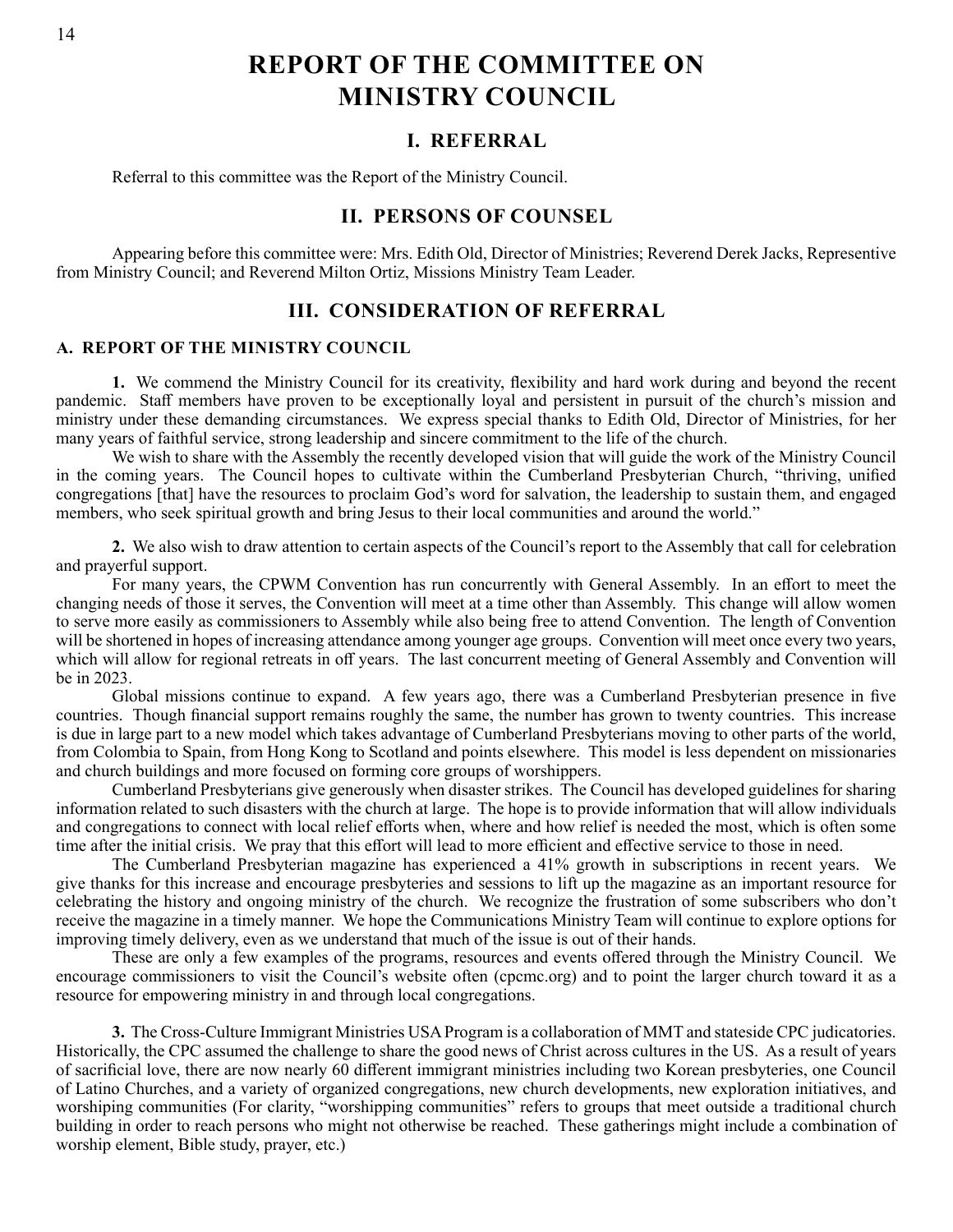In 2015, GA approved ministry to all migrants who live in the places where the CPC is present. That commitment continues in the US and 18 other countries where we are present. In light of that call, we make the following recommendations related to the council's report:

**RECOMMENDATION 1: That Recommendation 1 of the Report of the Ministry Council that, "the 191st General Assembly prays for immigrant ministries in the United States and around the world, giving thanks for the Grace of God reflected in the great cultural diversity of the body of Christ around the world and reflected in the Cumberland Presbyterian Church today,"** be adopted**.**

**RECOMMENDATION 2: That Recommendation 2 of the Report of the Ministry Council that, "the 191st General Assembly encourages all lower judicatories to step out in faith to share the good news of Christ with immigrant communities by planting new churches and starting worshiping communities among them,"** be adopted**.**

**4.** Currently, ministers are required to complete 6 continuing education units (CEU) every two years. Ministers report CEUs to their presbyteries' Committees on the Ministry or equivalent. Only those events sponsored by the Cumberland Presbyterian Church or those approved by the local Committee on the Ministry can count toward CEUs. We agree with the Ministry Council Report that current practice may discourage completing the required CEUs. Therefore, we make the following recommendations:

**RECOMMENDATION 3: That Recommendation 3 of the Report of the Ministry Council that, "the 191st General Assembly approves that Continuing Education Units (CEUs) can be earned by participating in any event/ seminar related to ministry (including degree programs) and approval by presbytery Committee on the Clergy/Care Committee is not necessary,"** be denied.

**RECOMMENDATION 4: That the 191st General Assembly approve that Continuing Education Units (CEUs) can be earned by participating in any event/seminar related to ministry (including degree programs).**

We recognize that some Committees on the Ministry (COM) struggle to uphold the CEU requirement for ministers. The Pastoral Development Ministry Team is renewing their commitment to keep a church wide data base of CEUs. Presbyterial COMs will maintain their authority to oversee the continuing education of ministers, but will be able to rely on the PDMT to keep track of completed units.

We encourage all ministers to comply with the CEU requirements by attending events/seminars related to ministry and to report those hours to their COMs. We also encourage COMs to hold the importance of continuing education before their ministers and to send a record of completed hours to the PDMT.

## **B. REQUEST FROM PRESBYTERIES IN COLOMBIA**

The year 2025 will mark the 100th anniversary of the Cumberland Presbyterian Church's mission work in Colombia. From that initial effort, the church in Colombia has grown to full flower. The committee received a request to honor this anniversary from the presbyteries in Colombia, South America, through the Missions Ministry Team. In light of that request, we make the following recommendation.

**RECOMMENDATION 5: That the 191st General Assembly join Andes, Cauca Valley, and Emmaus Presbyteries in their celebration of 100 years of missions and commemorate their relationship as part of the Cumberland Presbyterian Church family; that the year 2025 be declared by the 191st General Assembly as the year of celebration of one-hundred years of missions in Colombia; that the General Assembly encourage its boards and agencies during 2025 to find meaningful ways to celebrate and gain inspiration, vision and hope from a century of ministry in Colombia and beyond; that the Cumberland Presbyterian Church around the world be informed and supportive of the celebratory plans being developed in Colombia and in the USA for the 100th anniversary celebration of missions in Colombia; and, that in 2025 Cumberland Presbyterian presbyteries, churches and councils around the world find an appropriate time and place to thank God for the mighty work done throughout these 100 years, from one generation to another, and that we all encourage support of our missionaries and mission programs.**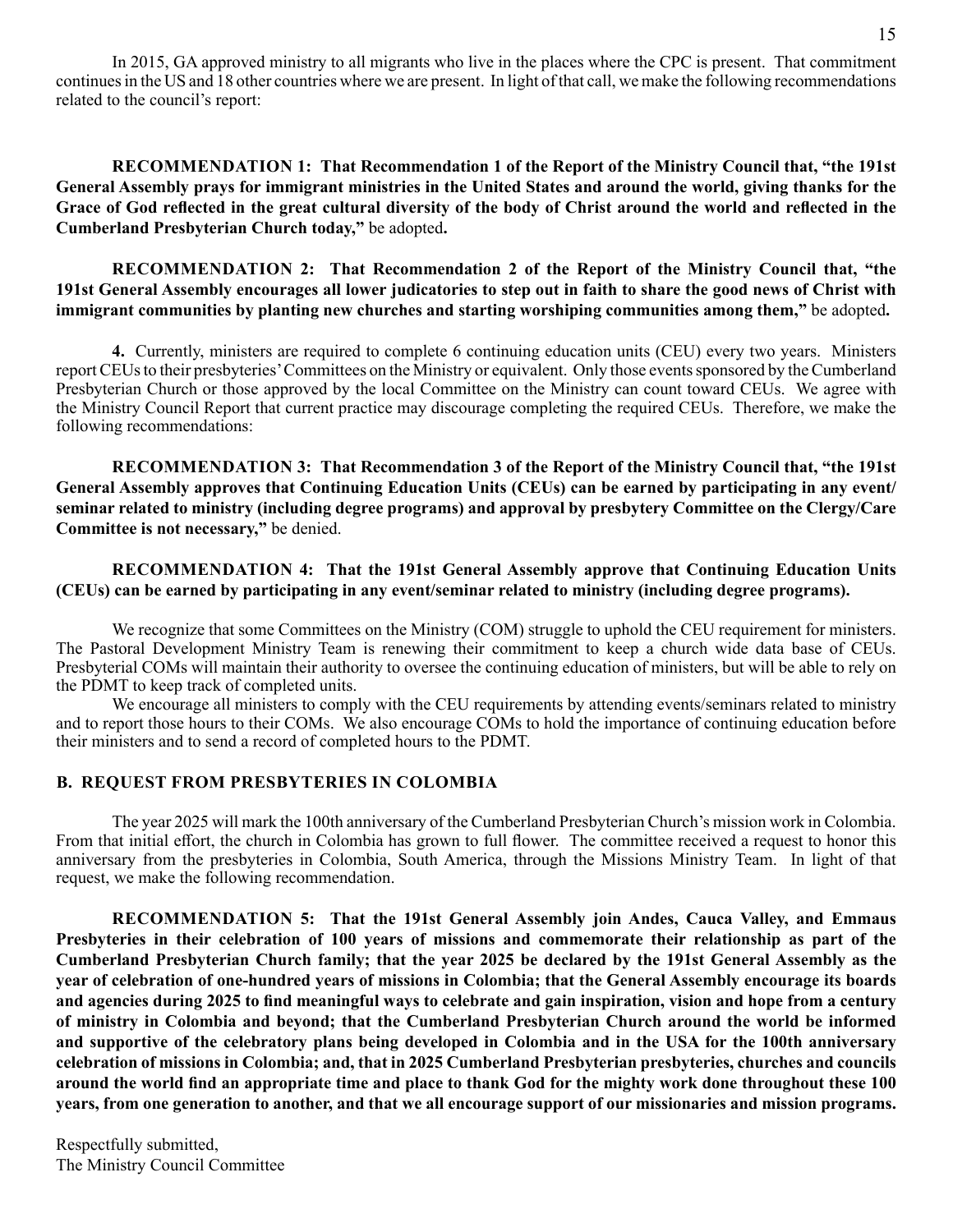# **REPORT OF THE COMMITTEE ON THEOLOGY AND SOCIAL CONCERNS**

# **I. REFERRAL**

Referrals to this committee are as follows: The Report of the Unified Committee on Theology and Social Concerns, The Memorial from Arkansas Presbytery Regarding Marriage, The Memorial from Grace Presbytery Regarding the 1996 General Assembly Statement on Homosexuality as Incompatible with the Christian Lifestyle, Resolution Formally Requesting Congress and President of the United States to Act on Reasonable Rirearm Legislation and the Resolution Regarding Marriage in the Confession of Faith presented to the 191st General Assembly of the Cumberland Presbyterian Church by Elder Commissioner Jeff Parker, Covenant Presbytery.

# **II. PERSONS OF COUNSEL**

Appearing before this committee were: Reverend Mike Sharpe, Stated Clerk; Elder John Talbot, representative of the United Committee on Theology and Social Concerns; Reverend Sheila O'Mara, 2021 chair of Theology and Social Concerns; Reverend Sherrad Hayes representative of Grace Presbytery; Reverend Perryn Rice; and Reverend Chris Todd.

# **III. CONSIDERATION OF REFERRALS**

# **A. REPORT OF THE UNIFIED COMMITTEE ON THEOLOGY AND SOCIAL CONERNS**

The report was received and concurred in. This committee wishes to express our thanks for their continued work.

# **B. MEMORIAL FROM ARKANSAS PRESBYTERY REGARDING MARRIAGE**

**1.** The authority to prepare and ordain ministers lies with the presbytery [5.6a, 6.200, 6.31] and the authority to ordain elders lies with the session [4.5g].

**2.** The memorial recommends a process for amendment outside that outlined in our constitution.

**3.** The Memorial from Arkansas Presbytery Regarding Marriage is asking for a change to the Constitution which is unnecessary because guidance already exists in our Confession of Faith and qualifications and responsibilities for elders and ministers are adequately stated in the Constitution [Constitution 2.60 and 2.70) for the discretion of sessions and presbyteries to consider.

**RECOMMENDATION 1: That the Memorial from Arkansas Presbytery Regarding Marriage which states,**

**WHEREAS the Confession of Faith for the Cumberland Presbyterian Church and the Cumberland Presbyterian Church in America states in Section 6.17:**

 **6.17 Marriage is between a man and a woman for the mutual benefit of each, their children, and society. While marriage is subject to the appropriate civil law, it is primarily a covenant relationship under God. As such, it symbolizes the relationship of Jesus Christ and the church, and is that human relationship in which love and trust are best known. WHEREAS the Constitution of the Cumberland Presbyterian Church and the Cumberland Presbyterian Church in America states the following in Sections 2.61 and 2.73:**

 **2.61 The office of minister of word and sacrament is unique in the life of the church as to responsibility and usefulness. God calls persons and sets them apart for this ministry. The persons who fill this office should be sound in the faith, exemplary in conduct, and competent to perform the duties of the ministry. Persons who become ministers of the word and sacrament are due such respect as belongs to their office, but are not by virtue of their office more holy or righteous than other Christians. They share in the same vocation that belongsto allChristiansto bewitnessesto the gospelinword and deed.They differfromother**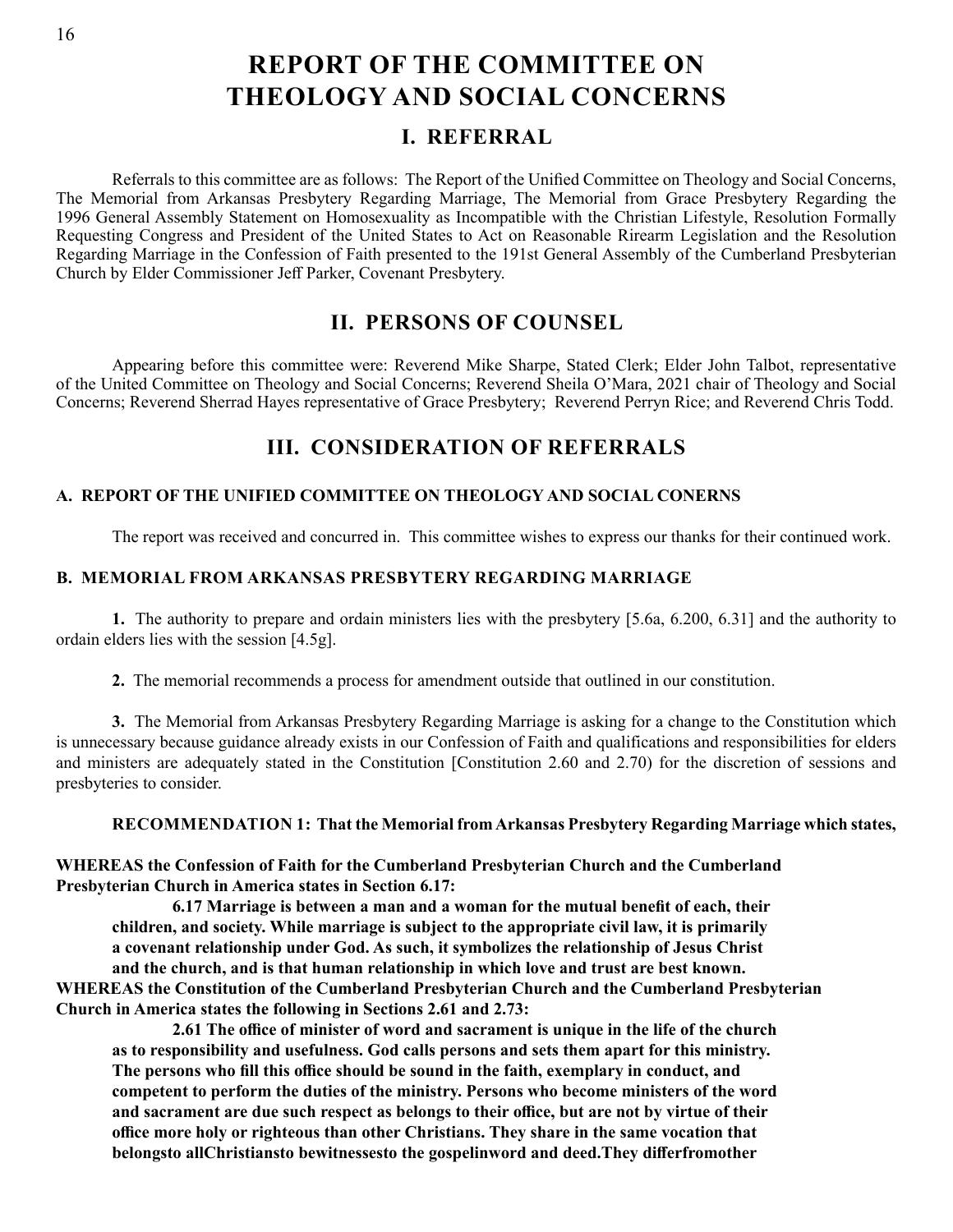**Christians only with regard to the office to which they are called, which is their station in life.**

 **2.73 Persons who fill the office of elder may be male or female, young or old. Elders share in the same vocation that belongs to all Christians to be witnesses to the gospel, but the vocation of this office places an additional responsibility of leadership upon them. They should exemplify the gospel by their good character, sound faith, wisdom, maturity of judgment, discretion, conversation, knowledge of the doctrine and government of the church, and competency to perform the duties of the office.**

**WHEREAS the Constitution has within it the means by which the Presbyteries can decide the direction of doctrine and polity for the Cumberland Presbyterian Church and the Cumberland Presbyterian Church in America. These means are stated clearly in Section 11.0 "Amendments" of the Constitution of the Cumberland Presbyterian Church and the Cumberland Presbyterian Church in America. Section 11.1 through 11.4 are as follows:**

 **11.1 Amendments to the Confession of Faith, Catechism, Constitution, Rules of Discipline, Directory for Worship, and Rules of Order may be proposed to the General Assembly of the Cumberland Presbyterian Church or the General Assembly of the Cumberland Presbyterian Church in America. If received favorably by either General Assembly, all proposed amendments shall be referred to a Joint Committee on Amendments composed of the five members of the Permanent Committee on Judiciary of each General Assembly for preparation for the two assemblies for action.**

 **11.2 When a proposed amendment to the Confession of Faith, Catechism, Constitution, or Rules of Discipline is presented by the Joint Committee on Amendments to the General Assembly of each church, on recommendation of each assembly the amendment may be transmitted to its presbyteries by three-fourths vote of the members thereof voting thereon, provided there is present and voting not less than 75% of the full membership of the assembly based on the complete representation of all its presbyteries.**

 **11.3 An amendment to the Confession of Faith, Catechism, or Rules of Discipline shall have been adopted when, on its transmission by both assemblies to their presbyteries, a three-fourths majority of the presbyteries of each General Assembly shall have approved it and such approval is declared by each General Assembly to have been given. The vote of a presbytery shall be by simple majority.**

 **11.4 An amendment to the Constitution shall have been adopted: a. For both churches, when a three-fourths majority of the presbyteries of each General Assembly shall have approved it and such approval is declared by each General Assembly to have been given; each presbytery voting by simple majority, and, b. For either church when a three-fourths majority of its presbyteries shall have approved it and such approval is declared by its GeneralAssembly to have been given; each presbytery voting by simple majority. In such instances the amendment shall be identified as applicable to the Constitution of the church adopting it, and the original section to which the amendment was applied shall remain a part of the Constitution of the church rejecting it.**

 **c. Presbyteries shall act upon an amendment referred by the General Assembly within the first year of the referral and report their vote no later than the next meeting of the General Assembly after the amendment was transmitted to the presbyteries.**

**WHEREAS the Constitution instructs all sessions and presbyteries to observe and carry out the injunctions and the decisions of the higher judicatories:4.5n Observe and carry out the injunctions of the higher judicatories.5.6h See that the injunctions of the higher judicatories are obeyed.**

**THEREFORE, Arkansas Presbytery proposes that the following amendment to the Constitution be placed before Presbyteries of the Cumberland Presbyterian Church and the Cumberland Presbyterian Church in America as directed by Section 11.1 and 11.2 of the Constitution. The Amendment to be placed before the Presbyteries of the Cumberland Presbyterian Church and the Cumberland Presbyterian Church in America are that the following paragraphs be added to the Constitution as 2.92, 4.2, 6.35, and 7.02 and the numbering of the Sections 2.90, 4.0, 6.30, and 7.0 be renumbered to include their insertion.**

 **2.92 When a person is in a sexual relationship that is outside the boundaries of marriage as described in the Confession of Faith 6.17, then such**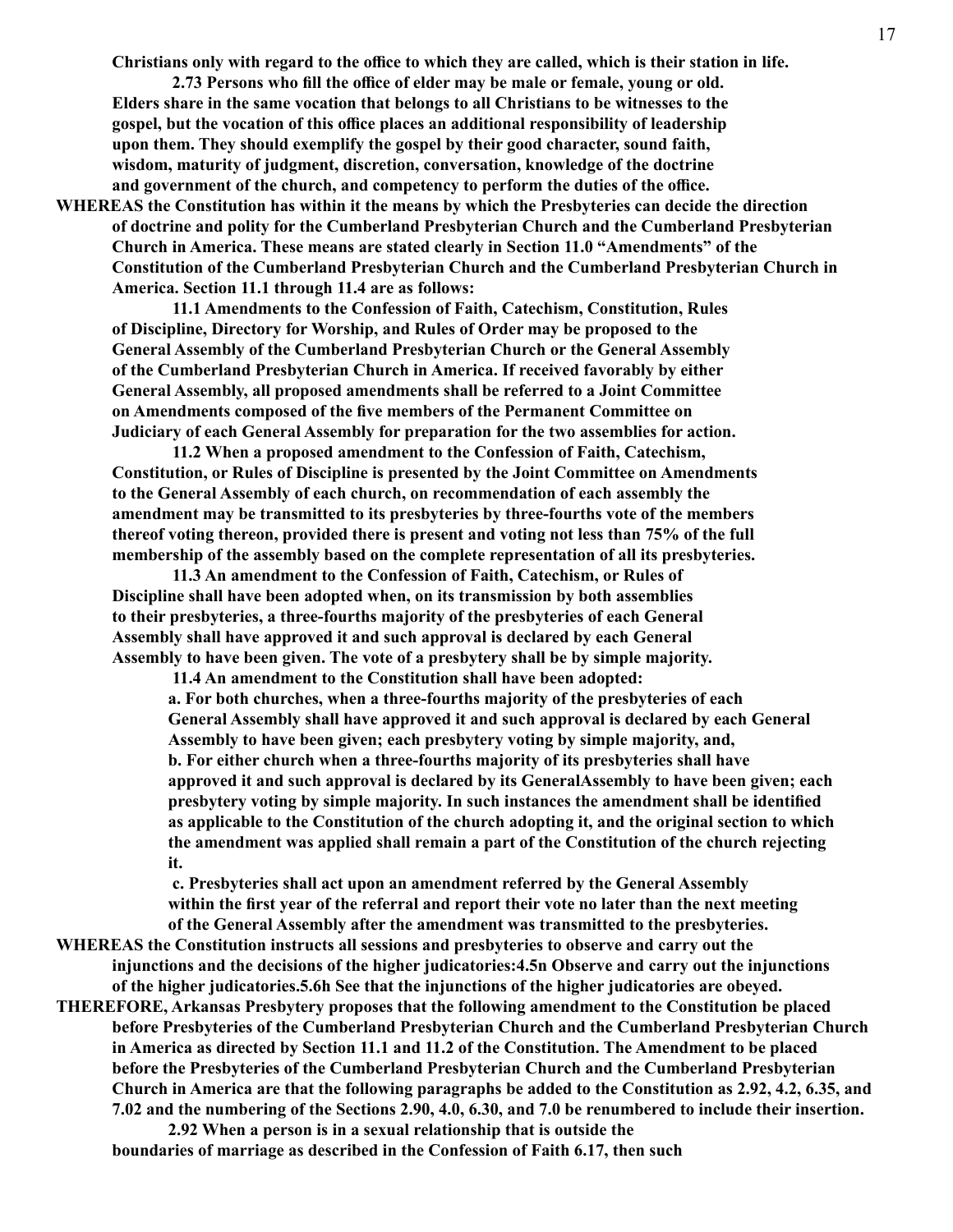**a situation makes that person ineligible to be ordained to the office of elder.**

 **4.2 When a person is in a sexual relationship that is outside the boundaries of marriage as described in the Confession of Faith 6.17, then such a situation makes that person ineligible to serve as an elder on the session of a church.**

 **6.35 No licentiate shall be ordained that is in a sexual relationship that is outside the boundaries of marriage as described in the Confession of Faith 6.17. Such a situation makes that person ineligible to be ordained as a minister in the Cumberland Presbyterian Church.**

 **7.02 When a person is in a sexual relationship that is outside the boundaries of marriage as described in the Confession of Faith 6.17, then such a situation makes that person ineligible to serve a church in any of the relationships stated in 7.01,"** be denied.

# **C. MEMORIAL FROM GRACE PRESBYTERY REGARDING THE 1996 GENERAL ASSEMBLY STATEMENT ON HOMOSEXUALITY AS INCOMPATIBLE WITH THE CHRISTIAN LIFESTYLE**

The 1996 statement on homosexuality, reconfirmed in 2016, still stands - emphasizing its closing statement which says, "This statement is to be understood as a theological and social statement and not to be understood as a rule or principle for ordination but never to usurp the authority of presbytery or session to ordain,"

**RECOMMENDATION 2: That the Memorial from Grace Presbytery Regarding the 1996 General Assembly Statement on Homosexuality as Incompatible with the Christian Lifestyle which states:**

- **WHEREAS the General Assembly approved a resolution in 1996 on "Homosexuality" as a theological and social practice statement to guide the lower judicatories (sessions, presbyteries, synods), and**
- **WHEREASthis 1996 resolution stated that homosexuality isincompatiblewith theChristian lifestyle and that the Cumberland Presbyterian Church should not condone the ordination of practicing homosexuals as deacons, elders orministers ofWord and Sacrament(1996 GAminutes, page 313 -link below), and**
- **WHEREAS at the end of the 1996 statement, the resolution paraphrases the CP constitution stating that only presbyteries (ministers CF 6.30) and church sessions (elders and deacons CF 2.91) conduct ordinations, and**
- **WHEREAS the Confession of Faith states the responsibility of the General Assembly is to "bear testimony against error in doctrine and immorality in practice, injuriously affecting the church" (CF 9.4.b), and give oversight to lower judicatories (CF 9.4. g), and resolve divisive issues (CF 9.4.k), and**
- **WHEREAS the 1996 statement on homosexuality has been posted on the homepage of the General Assembly office's website for many years(https://www.cumberland.org/gao see "GeneralAssembly Statement on Homosexuality"), leaving the impression that this is the position of the Cumberland Presbyterian Church, and**
- **WHEREAS some ministers, church leaders, presbyteries and sessions interpret the General Assembly's statement on homosexuality to be nonbinding on church sessions and presbyteries, because the 1996 statement says it is "Not to be understood as a rule or principle for ordination," then the statement explains General Assembly cannot constitutionally "usurp the authority of presbytery or session to ordain," and**
- **WHEREAS there are ministers, church leaders, presbyteries and sessions who are advocates and promoters of the ordination of LBGTQ+ persons, which does include homosexual practices, and**
- **WHEREAS other ministers, church leaders, presbyteries and sessions interpret the 1996 General Assembly statement as clear guidance (oversight CF 9.4) for lower judicatories not to ordain practicing homosexuals, and**
- **WHEREAS in the light of different views expressed about accepting or not accepting LBGTQ+ ordinations in presbyteries and church sessions, and in the light of different opinions about the meaning of the 1996 statement, and considering the possibility of ordinations that some and not others would accept, the General Assembly must assume its constitutional responsibility and give lower judicatories guidance on LBGTQ+ ordinations, and**
- **WHEREAS the General Assembly can quickly bring clarity to this issue by simply accepting or denying this memorial, thus affirming or rescinding the 1996 statement about homosexuality as the position of the Cumberland Presbyterian Church.**

**THEREFORE, be it resolved that: Consistent with the 1996 General Assembly statement on homosexuality,**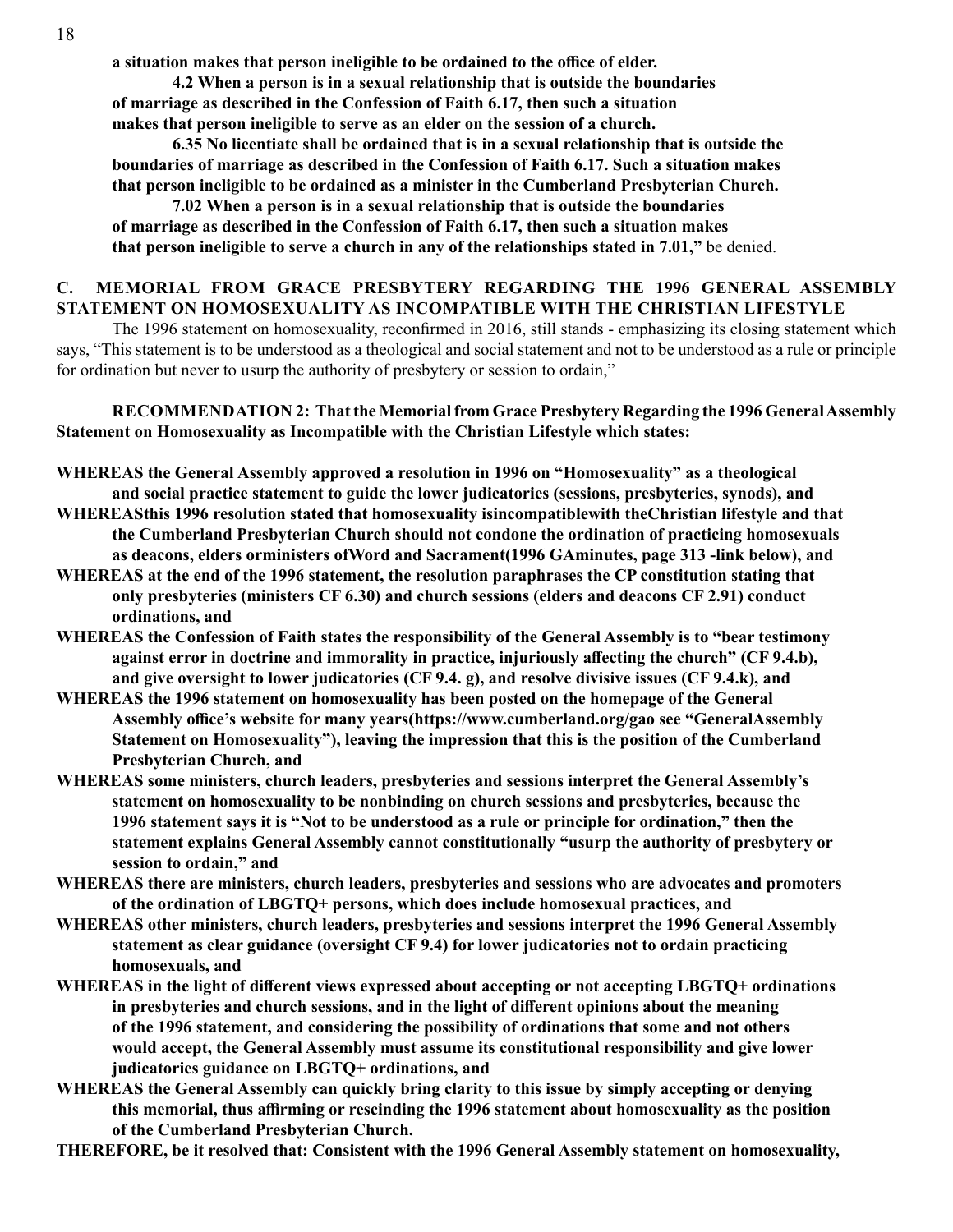**the position of the Cumberland Presbyterian Church is that homosexuality as a practice is not in keeping with Christian lifestyle and that the ordination of church leaders who are practicing homosexuals is not compatible with the Cumberland Presbyterian Church's theology and moral values,"** be denied.

# **D. RESOLUTION FORMALLY REQUESTING CONGRESS AND PRESIDENT OF THE UNITED STATED TO ACT ON REASONABLE FIREARM LEGISLATION**

The committee recognizes that gun violence is a tragic concern in our country, and our confession of faith calls for us "to advocate for all victims of violence [6.31]".

The committee recognizes the complexity of this issue and the limited amount of time to fully explore it.

## **RECOMMENDATION 4: That "The Resolution Formally Requesting Congress and the President of the United States to Act on Reasonable Firearm Legislation which states:**

- **Whereas, Scripture teaches about the sanctity of life (Genesis 1:27, Psalm 8: 4-5; Psalm 139:13-16; Jeremiah 1:4-5) and,**
- **Whereas, the Confession of Faith holds that all forms of life are sacred to God, and Humans are made in God's own image (COF 1.11) and,**
- **Whereas, the Confession of Faith teaches that God desires relationship with all persons (COF 3.01) and,**
- **Whereas, the Confession of Faith teaches that "all life and creation is a trust from God" (COF 6.10) and,**
- **Whereas, The Confession of Faith calls on believers to change all "circumstances of oppression…by which persons are denied essential dignity God intends for them in the work of creation (COF 6.30) and,**
- **Whereas, The Confession of Faith calls on believers to be advocates for all victims of violence and to work to change laws that allow for such violence (COF 6.31) and,**
- **Whereas, The United States has endured over 270 mass shootings already in 2022. Most recently in Uvalde (TX) Buffalo (NY) Tulsa (OK) and Philadelphia (PA) accounting for 38 fatalities (Gun Violence Archive), and**

**Whereas, The United States has, since 1999 suffered over 550 separate school shooting incidents with at least 185 fatalities and over 311,000 children exposed to gun violence at school during that time (Washington Post)**

**Now, therefore be it resolved, we, the General Assembly of the Cumberland Presbyterian Church call upon Congress and the President of the United States to act on reasonable firearm legislation. These measures include:**

- **Mandatory background checks for all gun sales, including gun shows and private sales**
- **The Implementation of red flag laws**
- **The Extension of waiting periods for all firearm sales**
- **Major investments in Mental health and telehealth**
- **Closing the "boyfriend loophole"**
- **The establishment of a minimum age of 21 to purchase a firearm**
- **The prohibition of further sales of "assault weapons"**
- **The prohibition of high-capacity magazines**

**This Resolution is to be sent to the following persons upon approval:**

- **Speaker of the House Nancy Pelosi**
- **House Majority Leader Stney Hoyer**
- **House Minority Leader Keven McCarthy**
- **House Majority Whip James Clyburn**
- **House Minority Whip Steve Scalise**
- **Senate Majority Leader Chuck Schumer**
- **Senate Minority Leader Mitch McConnell**
- **Senate Majority Whip Richard Durbin**
- **Senate Minority Whip John Thune**
- **President Pro Tempore Patrick Leahy**
- **Vice President of the United States Kamala Harris**

**• President of the United States Joseph R. Biden,"** be referred to the Permanent Unified Theology and Social Concerns Committee for an in-depth response to be reported back to the 192nd General Assembly.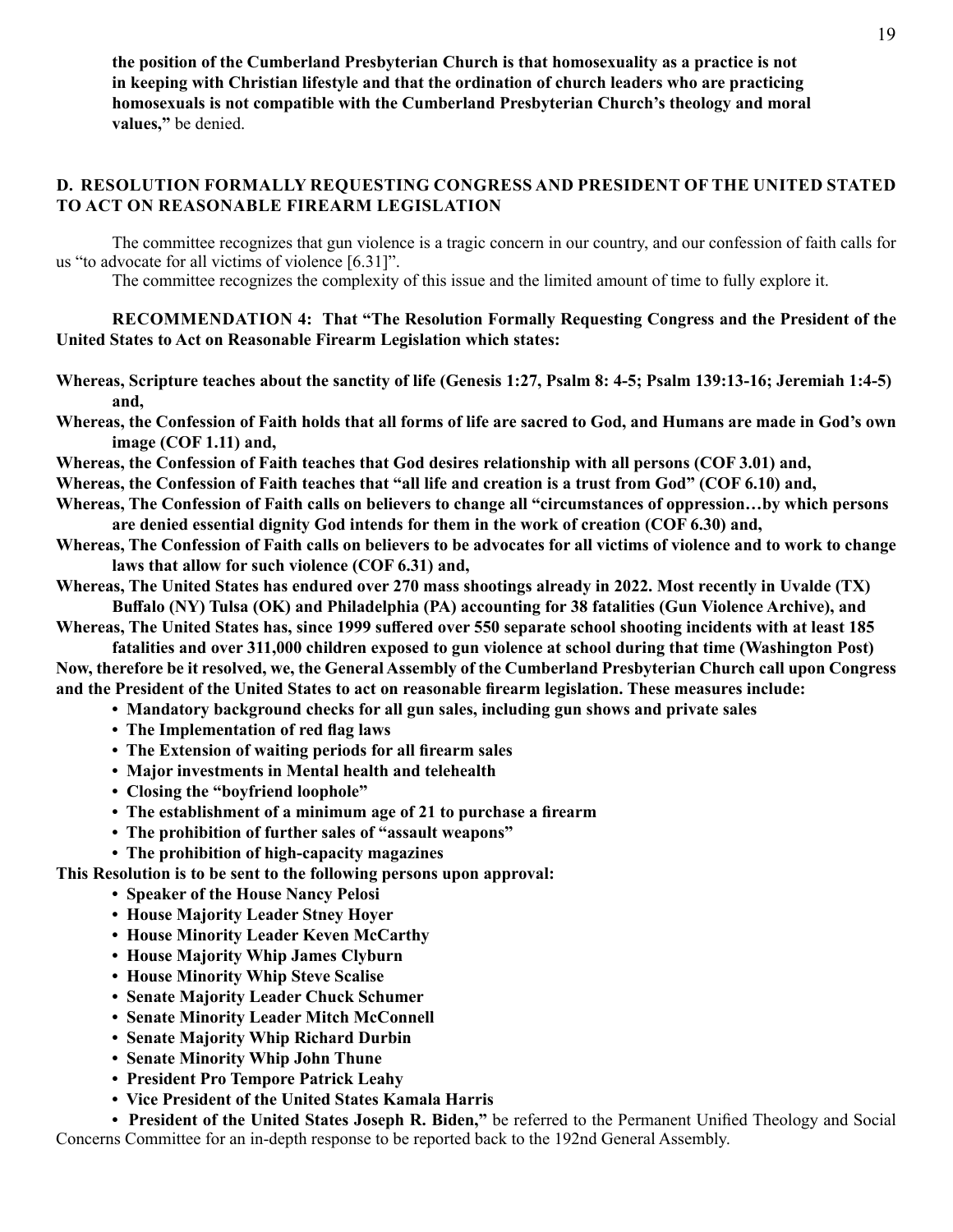# **E. RESOLUTION REGARDING MARRIAGE IN THE CONFESSION OF FAITH PRESENTED TO THE 191ST GENERAL ASSEMBLY OF THE CUMBERLAND PRESBYTERIAN CHURCH BY ELDER COMMISSIONER JEFF PARKER, COVENANT PRESBYTERY**

The authority to prepare and ordain ministers lies with the presbytery [5.6a, 6.200, 6.31] and the authority to ordain elders lies with the session [4.5g].

The resolution recommends a process for amendment outside that outlined in our constitution. The Resolution from Elder Commissioner Jeff Parker to the 2022 Meeting of the General Assembly is asking for a change to the Constitution which is unnecessary because guidance already exists in our Confession of Faith. Therefore, the committee makes the following recommendation:

**RECOMMENDATION 4: That the Resolution from Elder Commissioner Jeff Parker to the 191st Meeting of the General Assembly, which states:**

**WHEREAS the Confession of Faith for the Cumberland Presbyterian Church and the**

**Cumberland Presbyterian Church in America states in Section 6.17:**

**6.17 Marriage is between a man and a woman for the mutual benefit of each, their children, and society. While marriage is subject to the appropriate civil law, it is primarily a covenant relationship under God. As such, it symbolizes the relationship of Jesus Christ and the church, and is that human relationship in which love, and trust are best known.**

**WHEREAS the Constitution of the Cumberland Presbyterian Church and the**

**Cumberland Presbyterian Church in America states the following in Sections 2.61 and 2.73:**

**2.61 The office of minister of word and sacrament is unique in the life of the church as to responsibility and usefulness. God calls persons and sets them apart for this ministry. The persons who fill this office should be sound in the faith, exemplary in conduct, and competent to perform the duties of the ministry. Persons who become ministers of the word and sacrament are due such respect as belongs to their office but are not by virtue of their office more holy or righteous than other Christians. They share in the same vocation that belongs to all Christians to be witnesses to the gospel in word and deed. They differ from other Christians only with regard to the office to which they are called, which is their station in life.**

**2.73 Persons who fill the office of elder may be male or female, young or old. Elders share in the same vocation that belongs to all Christians to be witnesses to the gospel, but the vocation of this office places an additional responsibility of leadership upon them. They should exemplify the gospel by their good character, sound faith, wisdom, maturity of judgment, discretion, conversation, knowledge of the doctrine and government of the church, and competency to perform the duties of the office.**

**WHEREAS the Constitution has within it the means by which the Presbyteries can decide the direction of doctrine and polity for the Cumberland Presbyterian Church and the Cumberland Presbyterian Church in America. These means are stated clearly in Section 11.0 "Amendments" of the Constitution of the Cumberland Presbyterian Church and the Cumberland Presbyterian Church in America. Section 11.1 through 11.4 are as follows: 11.1 Amendments to the Confession of Faith, Catechism, Constitution, Rules of Discipline, Directory for Worship, and Rules of Order may be proposed to the General Assembly of the Cumberland Presbyterian Church or the General Assembly of the Cumberland Presbyterian Church in America. If received favorably by either General Assembly, all proposed amendments shall be referred to a Joint Committee on Amendments composed of the five members of the Permanent Committee on Judiciary of each General Assembly for preparation for the two assemblies for action. 11.2 When a proposed amendment to the Confession of Faith, Catechism, Constitution, or Rules of Discipline is presented by the Joint Committee on Amendments to the General Assembly of each church, on recommendation of each assembly the**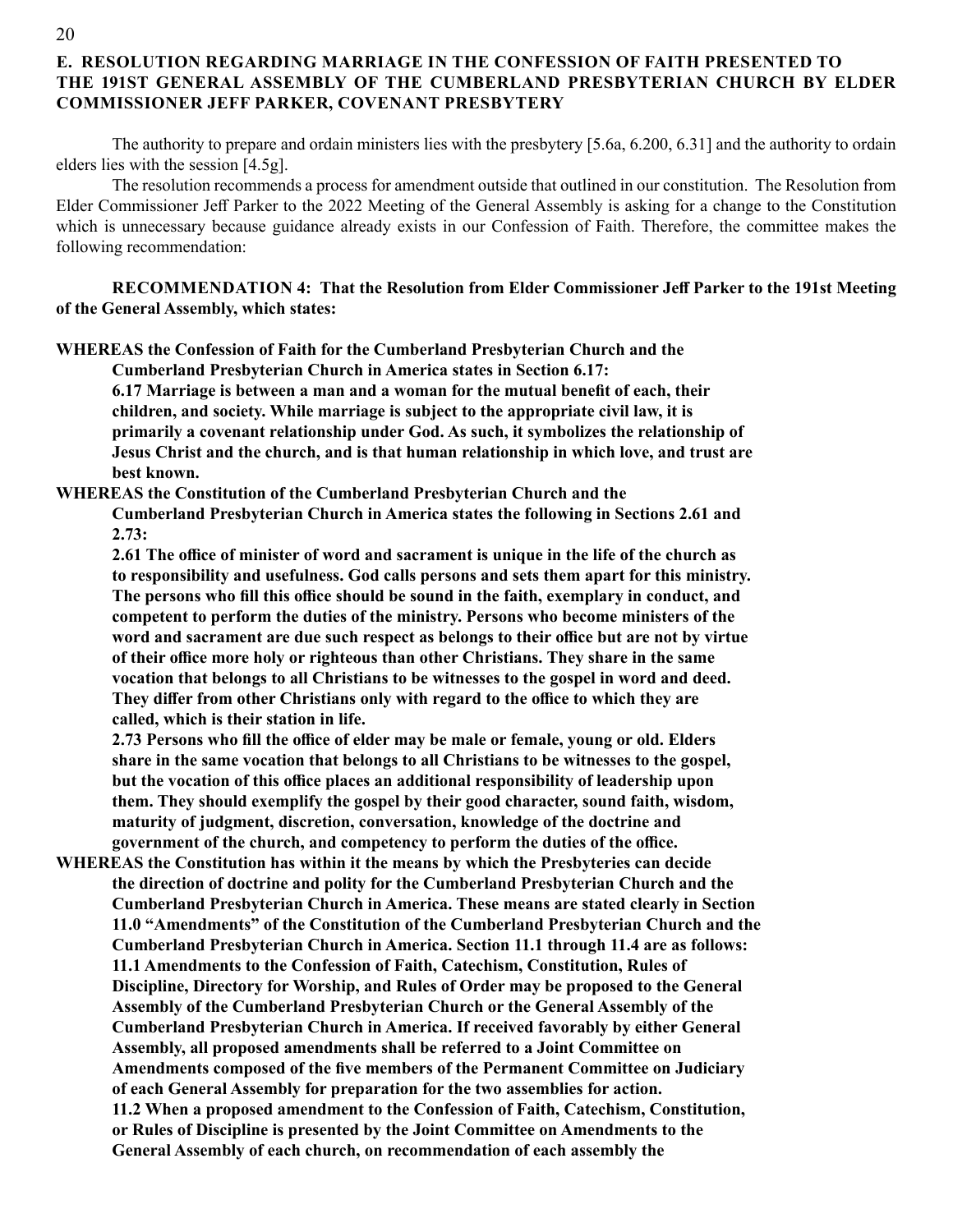**amendment may be transmitted to its presbyteries by three-fourths vote of the members thereof voting thereon, provided there is present and voting not less than 75% of the full membership of the assembly based on the complete representation of all its presbyteries.**

**11.3 An amendment to the Confession of Faith, Catechism, or Rules of Discipline shall have been adopted when, on its transmission by both assemblies to their presbyteries, a three-fourths majority of the presbyteries of each General Assembly shall have approved it and such approval is declared by each General Assembly to have been given. The vote of a presbytery shall be by simple majority.**

**11.4 An amendment to the Constitution shall have been adopted:**

**a. For both churches, when a three-fourths majority of the presbyteries of each General Assembly shall have approved it and such approval is declared by each General Assembly to have been given; each presbytery voting by simple majority, and,**

**b. For either church when a three-fourths majority of its presbyteries shall have approved it and such approval is declared by its General Assembly to have been given; each presbytery voting by simple majority. In such instances the amendment shall be identified as applicable to the Constitution of the church adopting it, and the original section to which the amendment was applied shall remain a part of the Constitution of the church rejecting it.**

**c. Presbyteries shall act upon an amendment referred by the General Assembly within the first year of the referral and report their vote no later than the next meeting of the General Assembly after the amendment was transmitted to the presbyteries.**

**WHEREAS the Constitution instructs all sessions and presbyteries to observe and carry out the injunctions and the decisions of the higher judicatories:**

**4.5n Observe and carry out the injunctions of the higher judicatories.**

**5.6h See that the injunctions of the higher judicatories are obeyed: Therefore be it RESOLVED,**

**That the following amendment to the Constitution be placed before Presbyteries of the Cumberland Presbyterian Church and the Cumberland Presbyterian Church in America as directed by Section 11.1 and 11.2 of the Constitution. The Amendment to be placed before the Presbyteries of the Cumberland Presbyterian Church and the Cumberland Presbyterian Church in America are that the following paragraphs be added to the Constitution as 2.92, 4.2, 6.35, and 7.02 and the numbering of the Sections 2.90, 4.0, 6.30, and 7.0 be renumbered to include their insertion.**

**2.92 When a person is in a sexual relationship that is outside the boundaries of marriage as described in the Confession of Faith 6.17, then such a situation makes that person ineligible to be ordained to the office of elder.**

**4.2 When a person is in a sexual relationship that is outside the boundaries of marriage as described in the Confession of Faith 6.17, then such a situation makes that person ineligible to serve as an elder on the session of a church.**

**6.35 No licentiate shall be ordained that is in a sexual relationship that is outside the boundaries of marriage as described in the Confession of Faith 6.17. Such a situation makes that person ineligible to be ordained as a minister in the Cumberland Presbyterian Church.**

**7.02 When a person is in a sexual relationship that is outside the boundaries of marriage as described in the Confession of Faith 6.17, then such a situation makes that person ineligible to serve a church in any of the relationships stated in 7.01,"** be denied.

Respectfully Submitted,

Committee on Theological and Social Concerns/Unification Task Force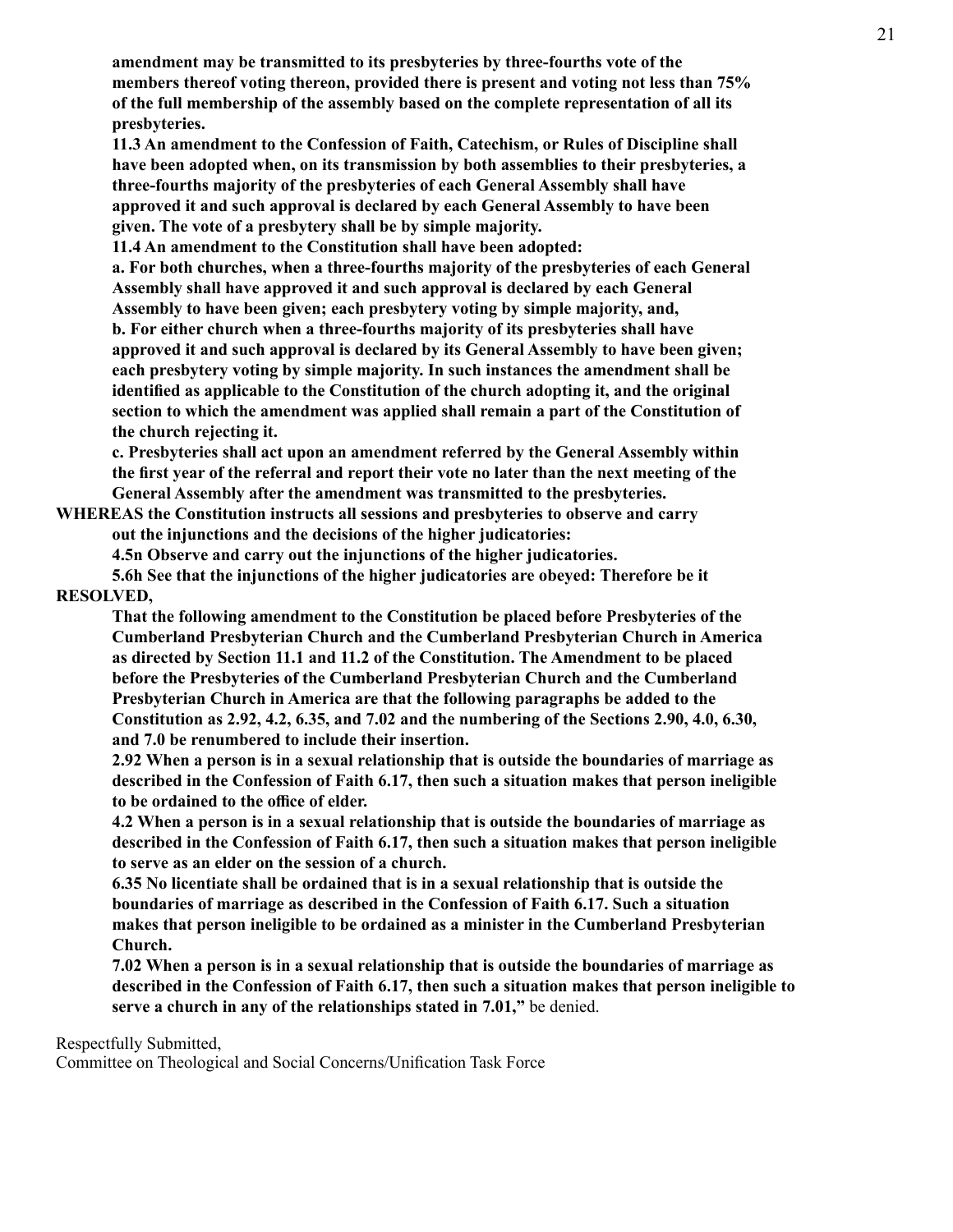**The Proceedings of the**

# **ONE HUNDRED NINETY FIRST GENERAL ASSEMBLY**

#### **of the**

# **CUMBERLAND PRESBYTERIAN CHURCH**

### **session held in**

# **ALBUQUERQUE, NEW MEXICO**

**June 19 - 24, 2022**

*At Albuquerque, New Mexico and within the facilities of the Embassy Suites Hotel, there the nineteenth day of June in the year of our Lord, Two Thousand Twenty-two, at the appointed hour of two o'clock in the afternoon, Minister and Elder Commissioners from the various presbyteries, youth advisory delegates and visitors assembled.*

Prior to the start of General Assembly, the Heights Cumberland Presbyterian Church, Albuquerque, New Mexico hosted an outdoor concert and fellowship time on the church grounds on Sunday evening, June 19. The concert featured the talents of Lara Manzanares who performed delightful music, both traditional and New Mexican songs and stories.

### **FIRST DAY – MONDAY – JUNE 20, 2022**

The day began with orientation for Commissioners and YAD's at 9:30 a.m. with prayer offered by Moderator Duawn Mearns. Stated Clerk Michael Sharpe led the orientation. Following his remarks Reverend Sharpe invited Reverend Marsahiro Matsumoto, Japan Presbytery, to recognize the late Reverend Michinobu Ikushima, former pastor at Koza Church, who died on June 14, 2022. Reverend Matsumoto then lead the Commissioners in prayer for Reverend Ikushima's family. Once the orientation was concluded, the YADs were dismissed to meet with Reverend Chris Fleming, Adult Ministry, Discipleship Ministry Team. The Chairs and Co-Chairs of the General Assembly Committees met with Engrossing Clerk Reverend Lisa A. Scott for further orientation.

### **THE ASSEMBLY IS CONSTITUTED**

The Moderator, the Reverend Duawn Mearns, called the assembly to order at 2:08 p.m. He made preliminary announcements to the General Assembly, offering words of appreciation and welcome to those present.

### **WELCOME, PASTOR HOSTS, LOCAL OFFICIALS**

The Moderator asked Justin Richter, Moderator, Presbytery of del Cristo to speak. He brought greetings from the Presbytery, highlighting its uniqueness due to the geographical breath of the presbytery and it cultural diversity. Pastor Hosts Reverend Lyle Reece and Reverend Harry Chapman, Presbytery del Cristo, came forward to bring greetings to the Assembly. Pastor Host Reece brought opening greetings and then asked Pastor Host Chapman who introduced, Mayor Gregg Hull of Rio Rancho, New Mexico, where Westside Cumberland Presbyterian meets. Mayor Hall brought greetings on behalf of the city to those assembled and well wishes for the General Assembly to accomplish its work. Host Pastor Reece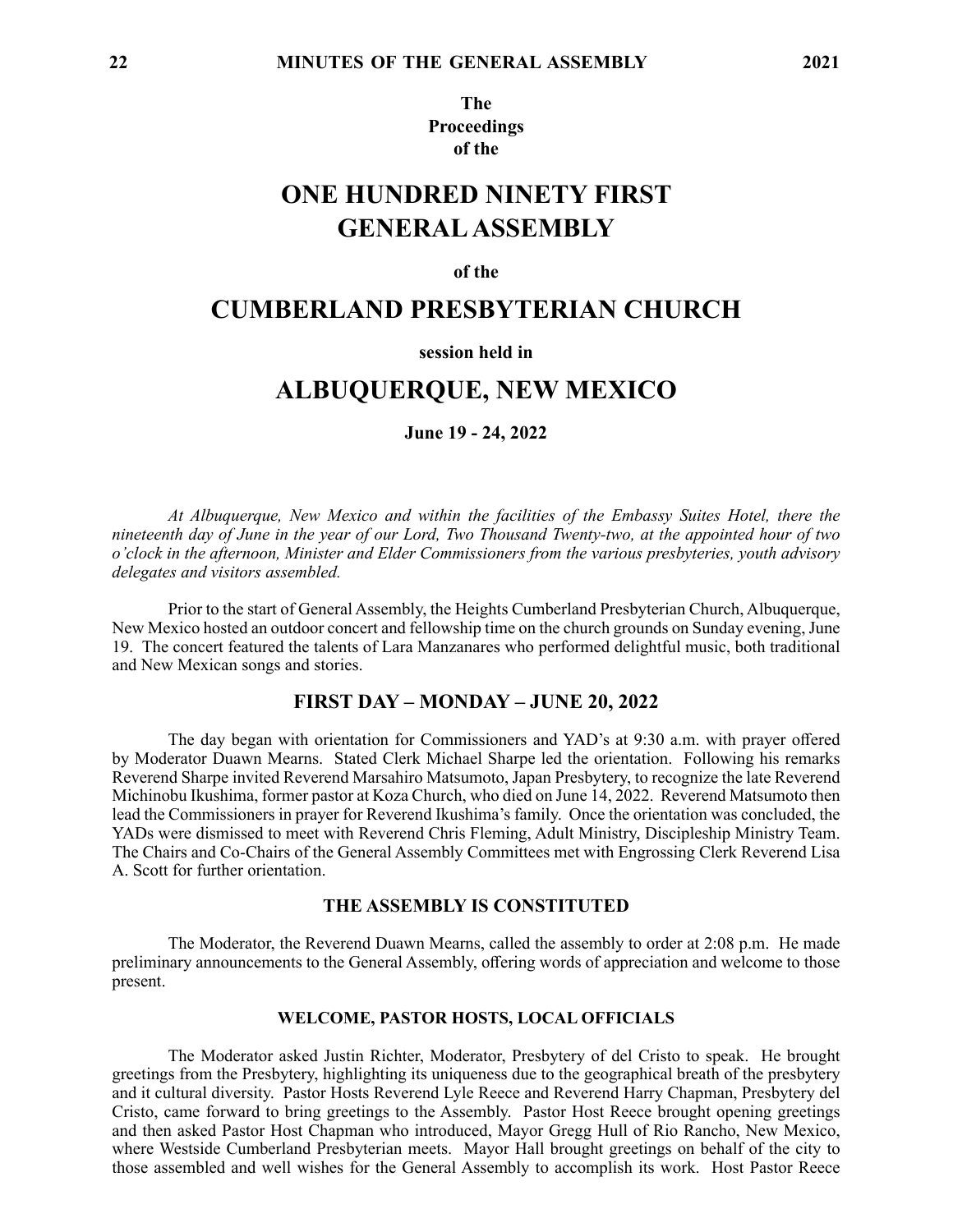### **2021 THE CUMBERLAND PRESBYTERIAN CHURCH 23**

also brought general information related to safety, the worship service, protecting valuables in vehicles and signing up for transportation to the airport at the conclusion of business. Pastor Host Reece introduced Council Member Trudy Jones, Albuquerque City Council Member, District 8. She also brought warm regards to the Commissioners and those in attendance.

#### **CONSTITUTING PRAYER**

The Reverend Jeff Gehle, Red River Presbytery prayed the constituting prayer.

Moderator Mearns asked that the Commissioners and Youth Advisory Delegates be seated in the first four rows of seats with guests taking the seats behind them.

#### **PARLIAMENTARIAN APPOINTED**

He appointed the parliamentarian, Reverend Geoff Knight of the Judiciary Committee.

### **THE ADOPTION OF THE AGENDA**

The motion was made to adopt the agenda. A point of order was raised concerning the timing as to when the newly elected Moderator would assume his or her office and duties. Reverend Mike Sharpe, the Stated Clerk, explained that in response to the One Hundred Ninetieth General Assembly's request to find ways to aid in the transition between the Moderators, this year's newly elected Moderator will assume the duties of Moderator at the conclusion of business and preside through the business sessions next year. The General Assembly Bylaws, Article 7-Moderator and Vice-Moderator, paragraph 7.01 Nomination and Election require the election of the Moderator on the first day, however, it does not specify that duties are assumed immediately upon election. The Stated Clerk will seek input from the Moderators and Commissioners at the close of this week's meeting to gauge the usefulness of this new process.

The Youth Advisory Delegates were asked by the Moderator if they wanted to adopt the agenda. The body voted to adopt the agenda. However, there was a point of order made regarding the timing of when the newly elected Moderator's term would begin. Moderator Mearns overruled the point of order. The Moderator's ruling was challenged by a commissioner. The Moderator then called for the division of the house by standing vote. Those upholding the ruling sixty (60) in favor and twenty-six (26) opposed. The Moderator stated that ruling stands. The agenda was adopted.

#### **REPORT OF THE CREDENTIALS COMMITTEE**

The Elder George Ladd, Columbia Presbytery, presented the Report of the Credentials Committee. There were forty-eight (48) ministers, forty-four (44) elders, making a total of ninety-two (92) commissioners present at 2:00 p.m. There were seventeen (17) Youth Advisory Delegates present. The Moderator asked the Youth Advisory Delegates whether they wanted to receive and concur in the report. They were in favor of receiving the report. On motion the report was concurred in, marked appendix "A" and filed.

#### **ELECTION OF THE MODERATOR**

Moderator Reverend Duawn Mearns opened the floor to nominations. declared the floor open for nominations for the office of Moderator of the one hundred ninety-first General Assembly. The following nomination of Reverend Mike Wilkinson, previously endorsed by his presbytery, was presented. Elder Peter Carter, Presbytery of East Tennessee, nominated the Reverend Mike Wilkinson, from the Presbytery of East Tennessee Presbytery. Youth Advisory Delegates voted in favor of placing the name of the Reverend Wilkinson into nomination. The body voted to place his name into nomination.

Because Reverend Lynn Thomas, Director of Global Missions was not a member of the General Assembly consent was granted by the body for him to make the nominating speech in favor of Reverend Wilkinson's nomination.

The Moderator invited Reverend Mike Wilkinson to come forward to make remarks. He expressed thanks for comments shared by Reverend Lynn Thomas. He expressed thanks for the opportunity to serve the Church, counting it an honor.

Moderator Mearns entertained a motion to elect Reverend Wilkinson by acclamation. Motion was made and seconded. Reverend Mearns asked the Youth Advisory Delegates their opinion and they were in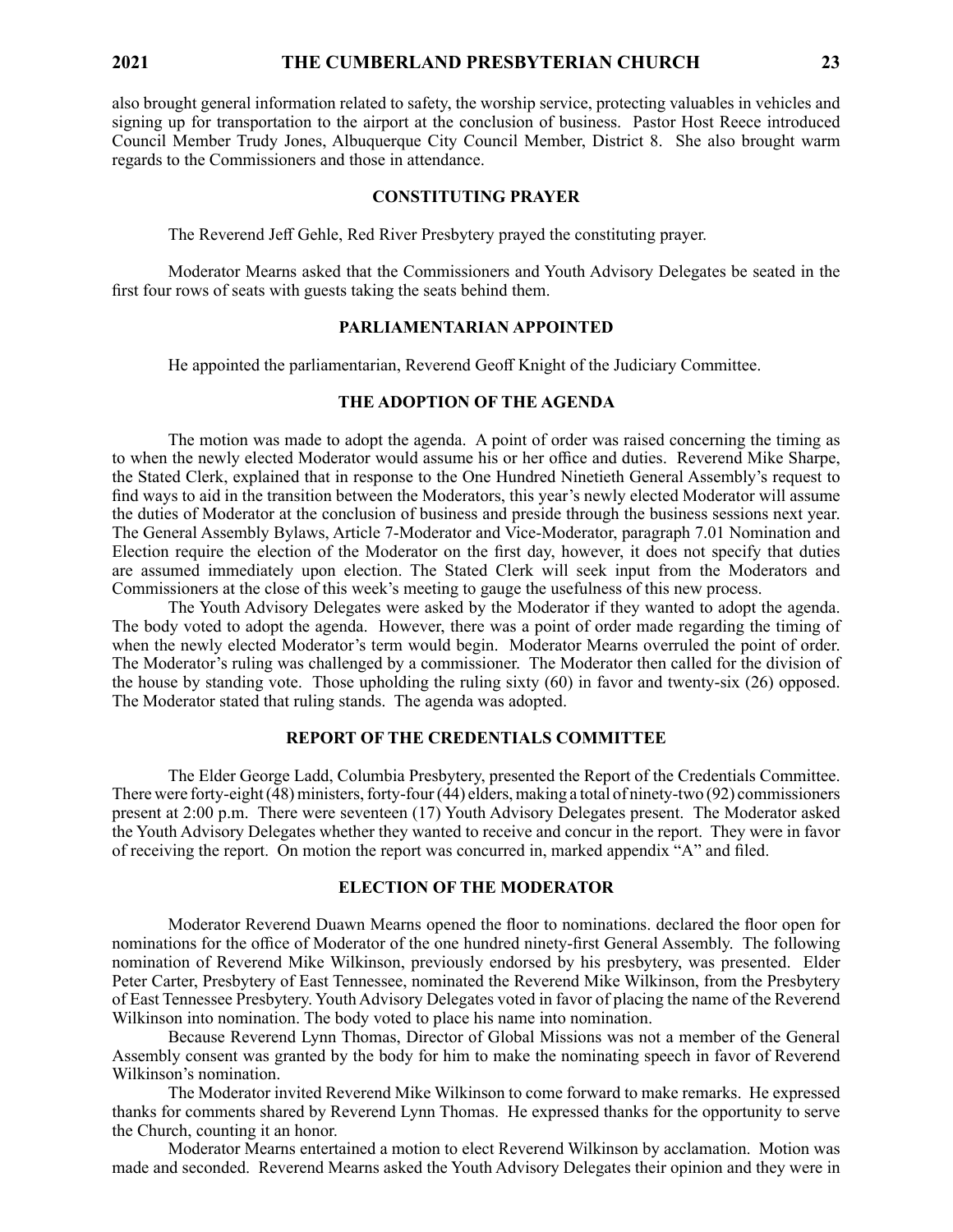favor of the motion. The General Assembly voted to elect Reverend Mike Wilkinson as Moderator of the one hundred ninety-first General Assembly.

Moderator Mearns opened the floor for nominations for Vice-Moderator of the one hundred ninetyfirst General Assembly. Elder Don Chmura (Arkansas Presbytery) nominated Reverend Steve Mosley (Arkansas Presbytery) for Vice-Moderator and Reverend Virginia Espinoza (Choctaw Presbytery) nominated Reverend Joe Butler, Murfreesboro Presbytery. The Moderator asked the Youth Advisory Delegates if nominations should be closed. They were in favor of that action. The body voted to close nominations and proceed with the election by written ballot.

While the ballots were being counted, the Moderator invited Reverend Sheila O'Mara, Board Representative for the Commission on Presbyterian Federal Chaplaincies to make a special presentation to the Reverend Chaplain Lyman Smith, (US Navy, Retired), who is retiring after five years of service as Executive Director, of the Presbyterian Federal Chaplaincies. Reverend O'Mara presented Chaplain Smith with a recognition of service plaque. He then spoke about the important roles Cumberland Presbyterian Chaplains serve in federal agencies, that is, military, prisons and Veterans healthcare. He thanked the General Assembly for its support of chaplains and stated his hope that presbyteries and churches will encourage ministerial candidates to pursue chaplaincy as a venue for Christian witness and service.

At this point in the program, Moderator Mearns invited Edith Old, Director of Ministry Council to introduce a new member of the Ministry Council staff. She introduced Reverend Rebecca Zahrte, Director of Women's Ministry. The General Assembly offered warm applause.

#### **ELECTION OF THE VICE MODERATOR**

The Credentials Committee collected the ballots and counted them. The Moderator asked for the results. Elder Lana Moore, Co-Chair, Credentials Committee, Missouri Presbytery, reported the results of the Election of the Vice-Moderator fifty-four (54) votes were cast for Reverend Joe Butler and twenty-eight (28) votes were cast for Reverend Steve Mosley. Moderator Mearns declared the Reverend Joe Butler, Vice-Moderator of the one hundred ninety-first General Assembly of the Cumberland Presbyterian Church. Moderator Mearns stated that the newly elected Moderator and Vice-Moderator would be installed during the evening worship service.

#### **COMMUNICATIONS**

The Stated Clerk announced there are no communications. The Moderator made mention of two items: first acknowledging the gracious and generous gift of audio/visual/production equipment provided to the General Assembly by an anonymous donor. He also commented that during the Commissioner orientation special honor was paid to the late Reverend Michinobu Ikushima who passed away and that his family should be remembered in prayer.

### **CORRECTIONS TO PRELIMINARY MINUTES**

Updated preliminary minutes were provided to the Commissioners prior to the start of business. It was noted that there are no additional updates.

### **INTRODUCTION OF BOARD/AGENCY REPRESENTATIVES**

The Stated Clerk announced that committees would be visited by board/agency representatives. As he announced the name of the committees, he asked the representatives to stand.

> Bethel University Walter Butler/Linda Ingram Commission on Federal Chaplains Sheila O'Mara/Lyman Smith Children's Home Courtney Banatoski Historical Foundation Susan Gore/Lisa Oliver Memphis Theological Seminary Jody Hill/Kip Rush Ministry Council Edith Old/Derek Jacks Our United Outreach Cliff Hudson/Mikel Davis Stewardship/Elected Officers Robert Heflin/Debbie Shanks Theology and Social Concerns John Talbot/Mike Sharpe

Judiciary Geoff Knight/Duawn Mearns/Mike Sharpe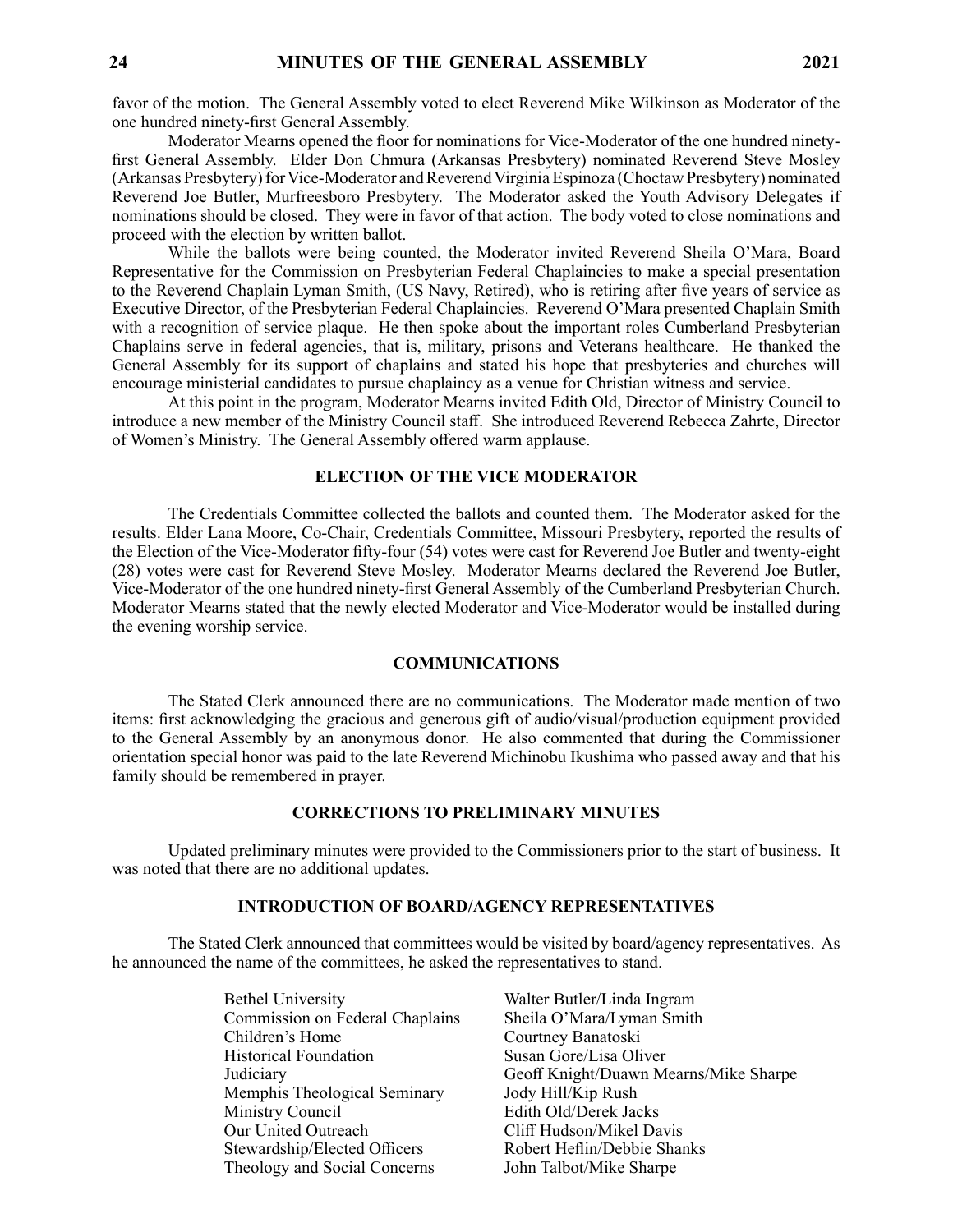### **COMMITTEE APPOINTMENTS AND REFERRALS TO COMMITTEES**

Elder Jeff Parker from Covenant Presbytery presented a resolution, "Regarding Marriage in the Confession of Faith." It was referred to the Committee on Theology and Social Concerns.

Reverend Chris Todd, West Tennessee Presbytery, presented a resolution, "Resolution Formally Requesting Congress and President of the United States to Act on Reasonable Firearm Legislation." It was referred to the Committee on Theology and Social Concerns.

#### **ADJOURNMENT**

At 3:50 p.m. recess was declared by Moderator Mearns until Thursday Morning at 9:30 a.m. Committees met briefly following the adjournment to organize.

#### **RECEPTION**

Following the business meeting, a "come and go" reception to honor the newly elected Moderator, Vice Moderator and Cumberland Presbyterian Women's Ministry Officers was held in the foyer near Sandia IV-V. Those in attendance were the newly elected Moderator, Reverend Mike Wilkinson and his wife Joanna Wilkinson; the newly elected Vice-Moderator, the Reverend Joe Butler; Mrs. Judy Miller-McGee, the past President of the Cumberland Presbyterian Women's Ministry; and Mrs. Veronica Ent, newly-elected President of the Cumberland Presbyterian Women's Ministry. In addition, Mrs. Judy Miller-McGee's family was also present: her sister Melissa Ferrell, niece Julie Pugh, and great-nieces Alyssa Pugh and Sarah Pugh.

#### **THE EVENING PROGRAM**

The General Assembly of the Cumberland Presbyterian Church and the Convention of Cumberland Presbyterian Women's Ministry and visitors met at 7:00 p.m. at the Embassy Suite House Hotel for a Worship/Communion Service under the direction of General Assembly Worship Director Reverend Mary Anna Townsend, Missouri Presbytery, who served as Worship Leader. The Music Director was Mr. Victor Garcia, Presbytery of Del Cristo. The accompanist was Mrs. Jennifer Stull, Presbytery of del Cristo. Following the prelude, "Revive Us Again," Reverend Townsend read the Scripture, Psalm 85:1-9.

Reverend Rebecca Zahrte, Director of Women's Ministry offered the Call to Worship. The Opening Hymn was "O Breath of Life. Hymns for congregational singing also included "Revive Us Again," and "For the Bread Which You Have Broken."

The Host Presbytery Choir brought special music, "A Heavenly Celebration," by Mark Hayes. Members of the Host Presbytery Choir included: Atulya Alexander, Swapna Alexander, Sharon Davis, Mike DeWitte, Judy Fosnes, Rita Garcia, Cheryl Goehring, Rick Heckes, Beverly Hill, Daton Hill, Johanna Jimenez, Tammy Johnson, Christopher Keihl, Matt Keihl, Nancy Kesatie, Char McCahon, Emma Mitchell, Ida Mitchell, Peggy Murtagh, Dora Coville Olson, Hee Ja Park, Amy Reece, Gary Rensner, Lori Robb, Marty Robideau, Nancy Stewart, Nick Stull, Carol Tulenko, Doug Whitaker, and Patty Whitaker.

Reverend Duawn Mearns and Mrs. Judy Miller-McGee, CPWM President, read the Memorial Roll of the Ministers and Elders who have died during 2021 and early 2022.

Reverend Mary Anna Townsend led the "Apostle's Creed" as the Affirmation of Faith. After reading the Scripture, Revelation 2:1-4. Reverend Duawn Mearns brought the sermon, "First Love."

Reverend Mearns officiated the installation of Moderator Mike Wilkinson and Vice-Moderator Joe Butler, first outlining the duties and responsibilities of the Moderator and then asking them if they would carry out those duties to the glory of God, while relying on the grace of God to carry out those duties. Each answered in the affirmative. Moderator Mearns then asked the General Assembly Commissioners if they would accept Reverend Mike Wilkinson as Moderator and Reverend Joe Butler as Vice-Moderator. Those present in the congregation answered with an affirmative, "We do."

The Sacrament of Holy Communion was served by Co-Celebrants Reverend Mary Anna Townsend and Reverend Duawn Mearns. Presbytery of del Cristo Elders (Rick Blose, Pat McMurray, Craig Hoover and Bill Kesatie) provided the Communion elements to the worshippers. Ushers for the evening service were Don Davis and Chip Olson, also of Presbytery of del Cristo.

Moderator-Elect, the Reverend Mike Wilkinson gave the benediction